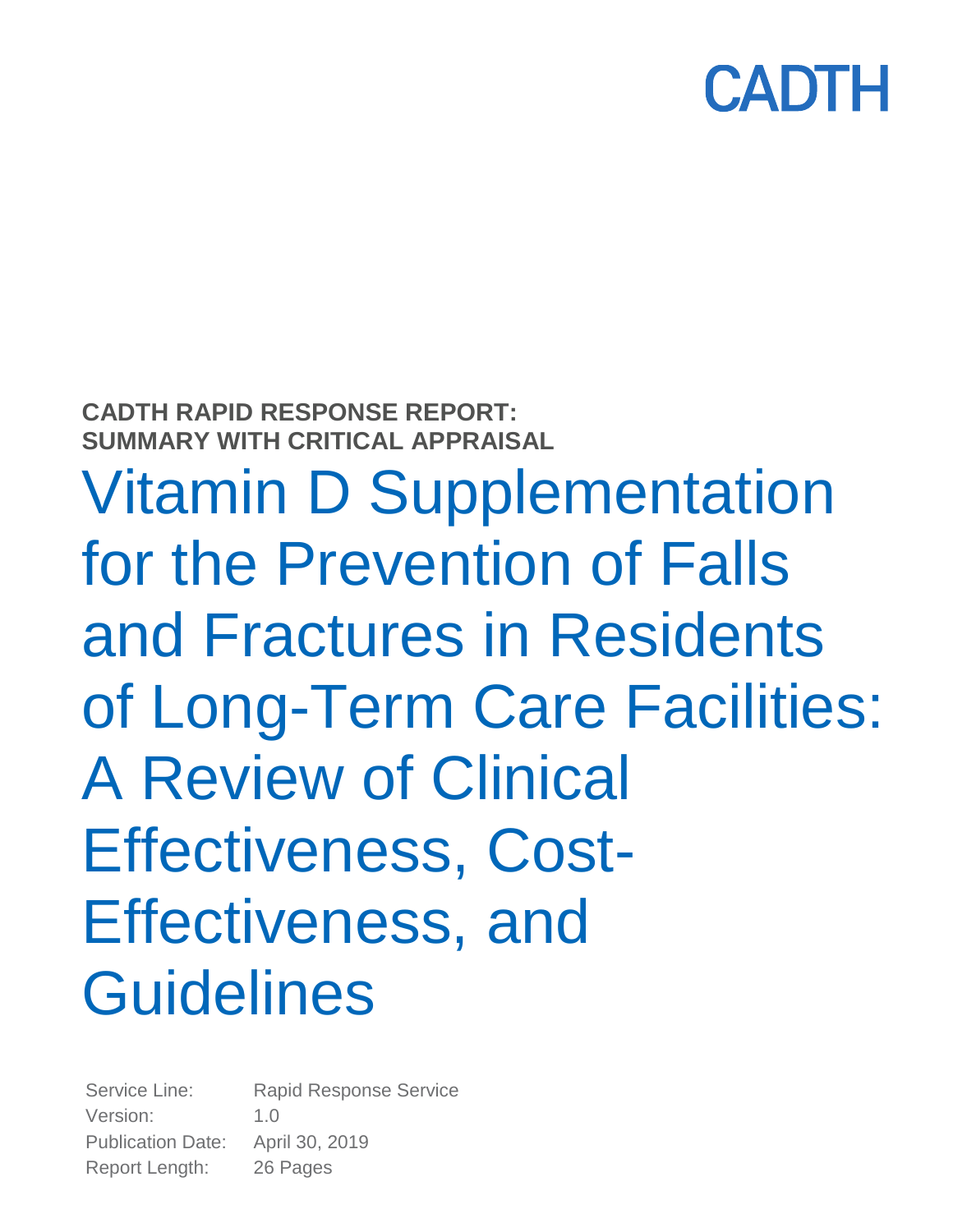#### **Authors:** Khai Tran, Robyn Butcher

**Cite As:** Vitamin D Supplementation for the Prevention of Falls and Fractures in Residents of Long-Term Care Facilities: A Review of Clinical Effectiveness, Cost-Effectiveness, and Guidelines. Ottawa: CADTH; 2019 Apr. (CADTH rapid response report: summary with critical appraisal).

#### **Acknowledgments:**

#### **ISSN:** 1922-8147 (online)

**Disclaimer:** The information in this document is intended to help Canadian health care decision-makers, health care professionals, health systems leaders, and policy-makers make well-informed decisions and thereby improve the quality of health care services. While patients and others may access this document, the document is made available for informational purposes only and no representations or warranties are made with respect to its fitness for any particular purpose. The information in this document should not be used as a substitute for professional medical advice or as a substitute for the application of clinical judgment in respect of the care of a particular patient or other professional judgment in any decision-making process. The Canadian Agency for Drugs and Technologies in Health (CADTH) does not endorse any information, drugs, therapies, treatments, products, processes, or services.

While care has been taken to ensure that the information prepared by CADTH in this document is accurate, complete, and up-to-date as at the applicable date the material was first published by CADTH, CADTH does not make any guarantees to that effect. CADTH does not guarantee and is not responsible for the quality, currency, propriety, accuracy, or reasonableness of any statements, information, or conclusions contained in any third-party materials used in preparing this document. The views and opinions of third parties published in this document do not necessarily state or reflect those of CADTH.

CADTH is not responsible for any errors, omissions, injury, loss, or damage arising from or relating to the use (or misuse) of any information, statements, or conclusions contained in or implied by the contents of this document or any of the source materials.

This document may contain links to third-party websites. CADTH does not have control over the content of such sites. Use of third-party sites is governed by the third-party website owners' own terms and conditions set out for such sites. CADTH does not make any guarantee with respect to any information contained on such third-party sites and CADTH is not responsible for any injury, loss, or damage suffered as a result of using such third-party sites. CADTH has no responsibility for the collection, use, and disclosure of personal information by third-party sites.

Subject to the aforementioned limitations, the views expressed herein are those of CADTH and do not necessarily represent the views of Canada's federal, provincial, or territorial governments or any third party supplier of information.

This document is prepared and intended for use in the context of the Canadian health care system. The use of this document outside of Canada is done so at the user's own risk.

This disclaimer and any questions or matters of any nature arising from or relating to the content or use (or misuse) of this document will be governed by and interpreted in accordance with the laws of the Province of Ontario and the laws of Canada applicable therein, and all proceedings shall be subject to the exclusive jurisdiction of the courts of the Province of Ontario, Canada.

The copyright and other intellectual property rights in this document are owned by CADTH and its licensors. These rights are protected by the Canadian *Copyright Act* and other national and international laws and agreements. Users are permitted to make copies of this document for non-commercial purposes only, provided it is not modified when reproduced and appropriate credit is given to CADTH and its licensors.

**About CADTH:** CADTH is an independent, not-for-profit organization responsible for providing Canada's health care decision-makers with objective evidence to help make informed decisions about the optimal use of drugs, medical devices, diagnostics, and procedures in our health care system.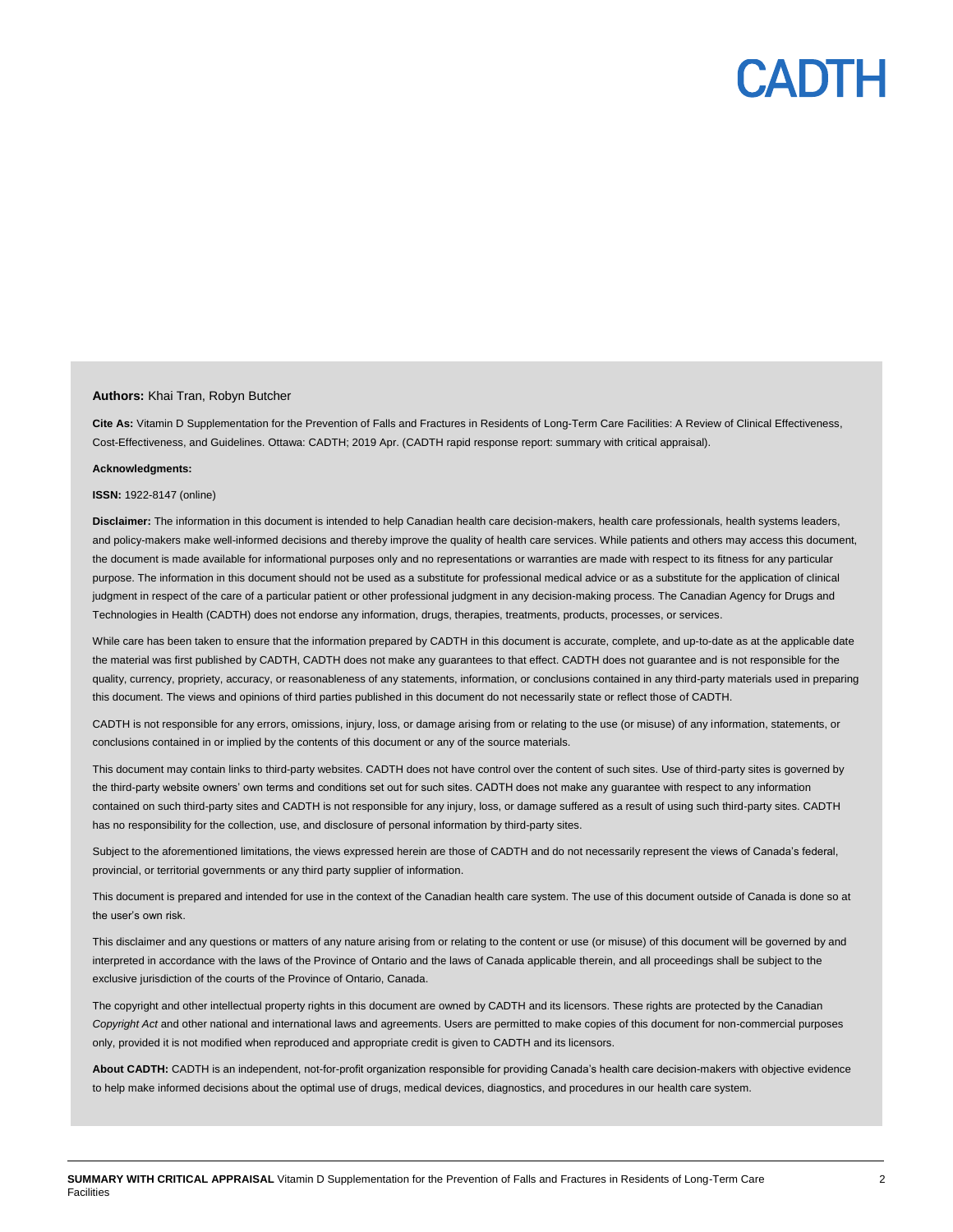### **Abbreviations**

| <b>AFs</b>    | Adverse events                              |
|---------------|---------------------------------------------|
| <b>AIMSS</b>  | Australian Institute for Musculoskeletal    |
|               | Science                                     |
| AGREE         | Appraisal of Guidelines for Research &      |
|               | Evaluation                                  |
| AMSTAR        | Assessing the Methodological Quality of     |
|               | <b>Systematic Reviews</b>                   |
| AGS           | <b>American Geriatrics Society</b>          |
| AU\$          | Australian dollars                          |
| СI            | Confidence interval                         |
| ED            | Emergency department                        |
| <b>GRADE</b>  | Grading of Recommendations Assessment,      |
|               | Development, and Evaluation                 |
| <b>HTA</b>    | Health technology assessment                |
| <b>ICER</b>   | Incremental cost-effectiveness ratio        |
| <b>IRR</b>    | Incidence rate ratio                        |
| IU            | International unit                          |
| <b>JBI</b>    | Joanna Briggs Institute                     |
| MA            | Meta-analysis                               |
| <b>NHMRC</b>  | National Health and Medical Research        |
|               | Council                                     |
| <b>PRISMA</b> | Preferred Reporting Items for Systematic    |
|               | <b>Reviews and Meta-Analyses</b>            |
| <b>QALYs</b>  | Quality-adjusted life-years                 |
| <b>RCT</b>    | Randomized controlled trial                 |
| RaR           | Rate ratio                                  |
| <b>RR</b>     | Risk ratio                                  |
| <b>SACOC</b>  | Scientific Advisory Council of Osteoporosis |
|               | Canada                                      |
| <b>SR</b>     | Systematic review                           |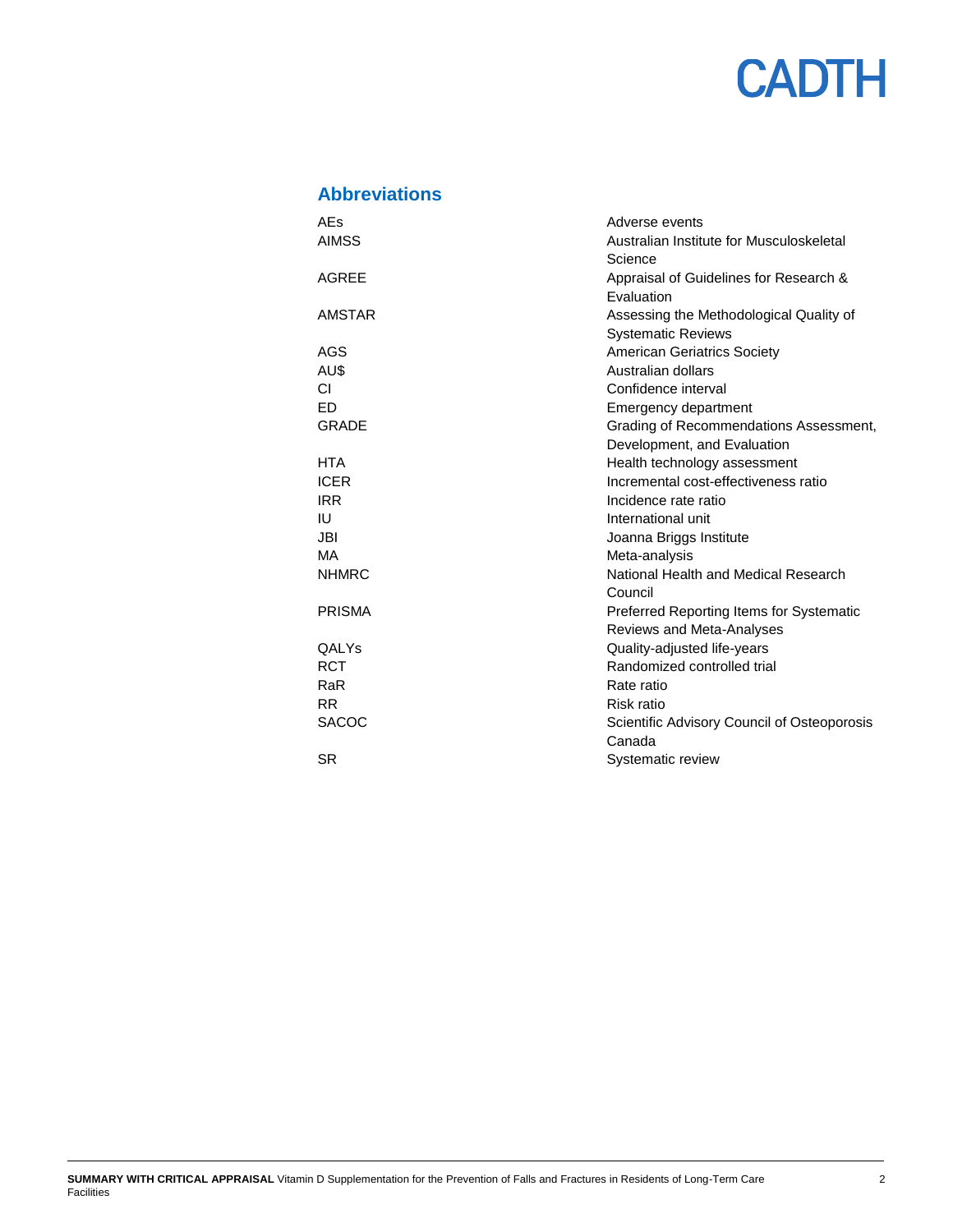### **Context and Policy Issues**

Falls among the elderly are major source of fatal and non-fatal injury that results in loss of quality of life and increase in financial burden to individuals, family and society.1 Compared to those dwelling in the community, older people living in residential care, also known as long-term care, nursing homes, or complex care, tend to have more complex health problems and therefore fall more frequently.1,2 Among Canadians, aged 65 years or older, approximately 50% of long-term care residents and 30% of community dwellers fall each year.2,3 Many risk factors for falls and fall prevention among the elderly have been studied including frailty, impaired sensorium, multi-morbidity, polypharmacy, house hazards, and vitamin D deficiency.4-6

In Canada, over 90% of long-term care residents had inadequate micronutrient intakes for vitamin D, E, K, magnesium and potassium, and more than 50% consumed amounts of folate, vitamin B6, calcium and zinc that were below the Estimated Average Requirement or Adequate Intake.7 Among micronutrients, only Vitamin D supplements were effective in improving this inadequacy.7

Vitamin D and calcium plays an important role in maintaining musculoskeletal health in older people.8 It can be endogenously synthesized by the skin from exposure to sunlight or it can be acquired exogenously from foods or supplements.8 With the same amount of sunlight exposure, the capacity to synthesize vitamin D in older adults aged 65 years or over has been estimated to be about 25% of that in younger adults aged 20 to 30 years.8 Calcium intestinal absorption is vitamin D-dependent, and thus decreases with age due to reduced vitamin D production.8 Deficiency of vitamin D and calcium is associated with risk of developing osteomalacia, osteoporosis, and muscle weakness, leading to increase chance of falls and fall-related fractures in older adults.8

Studies on vitamin D supplementation in the prevention of falls and fall-related fractures in older adults have yielded mixed results. A recent review of meta-analyses of randomized controlled trials investigating the impact of various interventions including vitamin D supplementation on falls in older adults living in long-term care facilities and hospitals by Stubbs et al., 20159 found that only one of six pooled analyses reported a significantly reduced rate of falls. The authors concluded that the evidence did not support vitamin D supplementation to reduce falls in long-term care residents. However, some meta-analyses cited in the review by Stubbs et al., 20159 had included trials conducted in community settings or trials with mixed populations of community dwellers and long-term care residents.10 Indeed, vitamin D plus calcium supplementation has been shown to reduce fall-related hip fractures in institutionalized older adults, but not in non-institutionalized older adults.11,12 Thus, it appears that some differences may exist between care facility settings and community settings regarding the impact of vitamin D supplementation in prevention of falls and fall-related injury.

The aim of this report is to review the clinical effectiveness, cost-effectiveness, and evidence-based guidelines on the use of vitamin D supplementation for the prevention of falls and fractures in residents of long-term care facilities.

### **Research Questions**

1. What is the clinical effectiveness of vitamin D supplementation for the prevention of falls and fractures in elderly patients residing in long-term care facilities?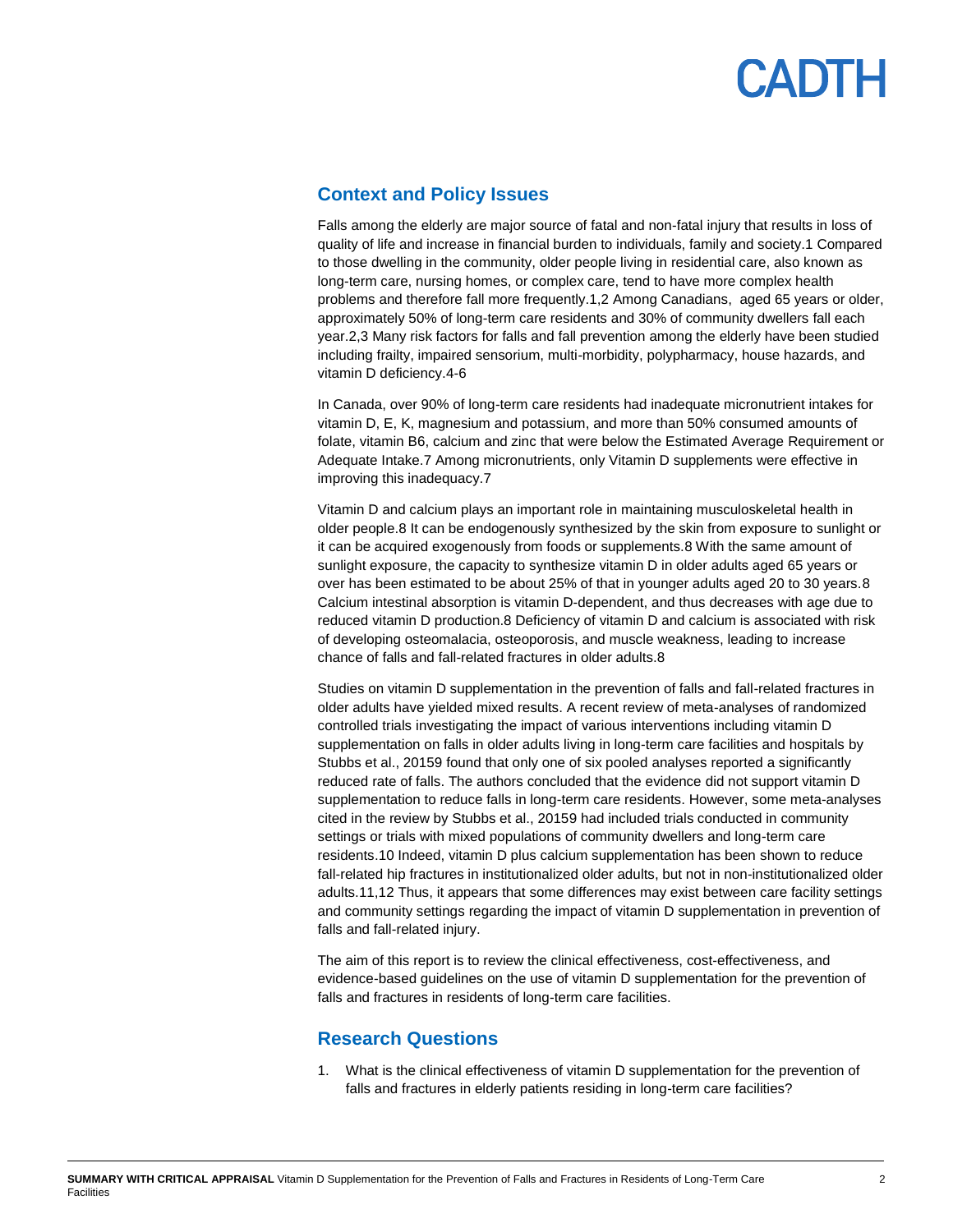- 2. What is the cost-effectiveness of vitamin D supplementation for the prevention of falls and fractures in elderly patients residing in long-term care facilities?
- 3. What are the evidence-based guidelines regarding vitamin D supplementation for the prevention of falls and fractures in elderly patients residing in long-term care facilities?

### **Key Findings**

Moderate quality evidence suggested that vitamin D supplementation may reduce the rate of falls (i.e., number of falls), but not the risk of falling (i.e., number of individuals who fall) in older adults residing in long-term care facilities. Economic evaluations revealed that vitamin D supplementation dominates "no intervention" (i.e., less costly and more effective than "no intervention") in preventing falls and fall-related injuries. Vitamin D supplementation at a dose of at least 1,000 IU daily is recommended by the guidelines. High daily doses (> 4,000 IU daily) or high load doses of vitamin D may result in higher fall rates than standard doses, and are therefore not recommended.

### **Methods**

#### Literature Search Methods

A limited literature search was conducted on key resources including Medline, the Cochrane Library, University of York Centre for Reviews and Dissemination (CRD), Canadian and major international health technology agencies, as well as a focused Internet search. No filters were applied to limit the retrieval by study type. The search was also limited to English language documents published between January 1, 2014 and March 29, 2019.

#### Selection Criteria and Methods

One reviewer screened citations and selected studies. In the first level of screening, titles and abstracts were reviewed and potentially relevant articles were retrieved and assessed for inclusion. The final selection of full-text articles was based on the inclusion criteria presented in [Table 1.](#page-4-0)

### <span id="page-4-0"></span>**Table 1: Selection Criteria**

| <b>Population</b>    | Seniors residing in long-term care facilities                                                                                                                                                                                                                                                                                                                                                                                        |
|----------------------|--------------------------------------------------------------------------------------------------------------------------------------------------------------------------------------------------------------------------------------------------------------------------------------------------------------------------------------------------------------------------------------------------------------------------------------|
| <b>Intervention</b>  | Vitamin D supplementation, all formulations, all doses                                                                                                                                                                                                                                                                                                                                                                               |
| <b>Comparator</b>    | Q1-2: No Vitamin D supplementation; different dosing of vitamin D                                                                                                                                                                                                                                                                                                                                                                    |
| Outcomes             | Q1: Effectiveness (e.g., fall reduction, fracture reduction, etc.); safety (e.g., adverse events or adverse<br>health outcomes related to supplementation, etc.)<br>Q2: Cost-effectiveness for preventing falls and fractures or other outcomes.<br>Q3: Guideline on optimal use of vitamin D supplementation; optimal vitamin D supplementation; optimal<br>dosing; guidelines regarding who should and should not be supplemented. |
| <b>Study Designs</b> | Health technology assessments (HTAs), systematic reviews (SRs), meta-analyses (MAs), randomized<br>controlled trials (RCTs), and evidence-based guidelines                                                                                                                                                                                                                                                                           |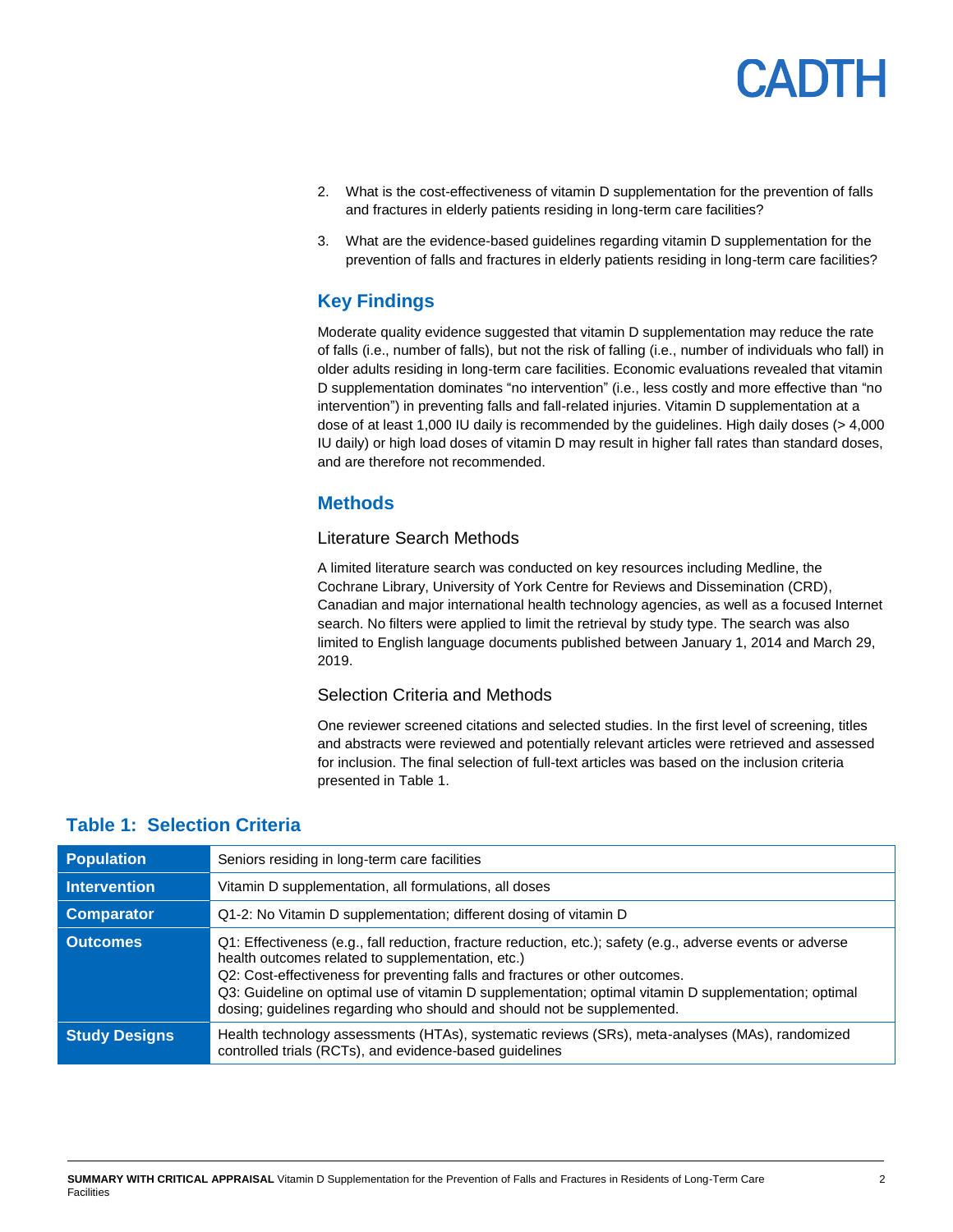## **ANTH**

#### Exclusion Criteria

Studies were excluded if they did not meet the selection criteria i[n Table 1](#page-4-0) and if they were published prior to 2014. Systematic reviews, in which their included studies were overlapped with another SR published at a later date, were excluded. Primary studies were excluded if they had been included in the identified SRs. Guidelines with unclear methodology or that were not clearly evidence-based were excluded.

#### Critical Appraisal of Individual Studies

The AMSTAR-2 checklist was used to assess the quality of SRs.<sup>13</sup> The critical appraisal checklists of the Joanna Briggs Institute were used to assess the quality of the included RCTs<sup>14</sup> and economic studies.<sup>15</sup> The quality of the evidence-based guidelines was assessed using AGREE II instrument.<sup>16</sup> Summary scores were not calculated for the included studies; rather, a review of the strengths and limitations were described narratively.

### **Summary of Evidence**

#### Quantity of Research Available

A total of 169 citations were identified in the literature search. Following screening of titles and abstracts, 151 citations were excluded and 18 potentially relevant reports from the electronic search were retrieved for full-text review. One potentially relevant publication was retrieved from the grey literature search. Of the 19 potentially relevant articles, 13 publications were excluded for various reasons, while 6 publications including one SR, one RCT, one economic study, and three guidelines met the inclusion criteria and were included in this report[. Appendix 1](#page-13-0) presents the PRISMA flowchart of the study selection.

#### Summary of Study Characteristics

The characteristics of the identified SR,<sup>10</sup> [\(Table 2\)](#page-14-0) RCT,<sup>17</sup> [\(Table 3\)](#page-15-0) economic study<sup>18</sup> [\(Table 4\)](#page-15-1) and guidelines<sup>19-21</sup> [\(Table 5\)](#page-17-0) are presented i[n Appendix 2.](#page-14-1)

#### *Clinical Studies*

#### **Study Design**

The identified Cochrane SR<sup>10</sup> updated its previous reviews first published in 2010 and in 2012. Of a total 95 RCTs included, eight RCTs examined vitamin D supplementation. The literature search results of major databases were limited from 2012 onwards.

One additional double-blinded, parallel, phase II RCT<sup>17</sup> was identified.

Country of Origin and Publication Year

The SR<sup>10</sup> was conducted by authors from Australia and was published in 2018. The RCTs that were cited in the SR evaluated the effect of vitamin D supplementation on fall prevention, and were conducted in developed countries such as Switzerland, USA, France, Australia, Japan, Canada and USA.

The additionally identified RCT<sup>17</sup> was conducted by authors from USA and was published in 2017.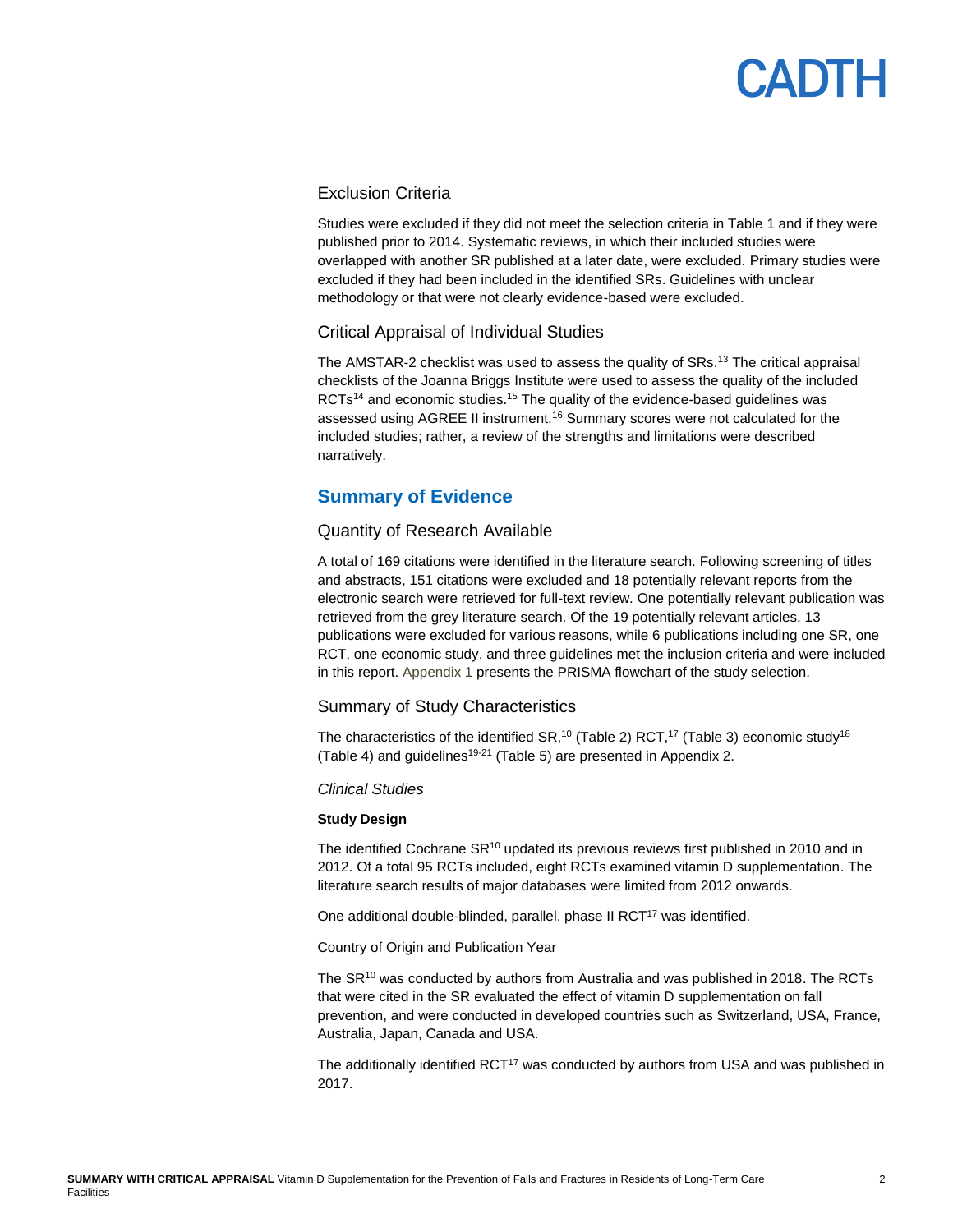## PANTH

#### **Population**

The eight primary studies cited in the  $SR^{10}$  included a total of 9,278 older people in longterm care facilities with a mean age of 83.5 years. There were more females (73.5%) than males.

The additionally identified  $RCT^{17}$  also included older residents with mean age of 81 years and 58% females.

#### **Interventions and Comparators**

One of the interventions assessed in the SR<sup>10</sup> was vitamin D supplementation (vitamin D or vitamin D + calcium) compared with usual care or placebo. The dose of vitamin D ranged from 400 IU to 800 IU vitamin D3 daily, or 800 IU to 1,100 IU vitamin D2 daily.

The additional identified RCT<sup>17</sup> compared high dose vitamin D3 supplement (100,000 IU monthly) with standard dose vitamin D3 supplement (i.e., a monthly placebo for participants taking 400 to 1,000 IU daily, or a monthly supplement of 12,000 IU for those taking less than 400 IU daily).

#### **Outcomes**

The outcomes evaluated in the  $SR^{10}$  were rate of falls, risk of falling (i.e., number of individuals who fall), risk of fracture (i.e., number of individuals having fall-related fractures) and adverse events.

The primary outcome investigated in the additional identified  $RCT^{17}$  was incidence rate of acute respiratory infection. The secondary outcomes were falls, fractures, 25 hydroxyvitamin D levels, hypercalcemia, hypervitaminosis D, kidney stones, all-cause hospitalizations and death. Adverse events were also recorded.

#### **Treatment Duration**

Treatment duration of RCTs cited in the SR<sup>10</sup> varied from 12 weeks to 24 months. Participants in the additionally identified RCT<sup>17</sup> were treated for 12 months.

#### **Quality Appraisal Tools**

The authors of the  $SR^{10}$  assessed the quality of the included RCTs using the Cochrane Risk of Bias tool. In the SR,<sup>10</sup> the Grading of Recommendations Assessment, Development, and Evaluation (GRADE) framework was used to evaluate the quality of the body of evidence for each outcome on the basis of the following considerations: risk of bias, inconsistency, indirectness, imprecision, publication bias, magnitude of effect, and doseresponse gradient.

#### **Data Analysis and Synthesis**

The authors of the  $SR^{10}$  quantitatively synthesized data from included studies using a metaanalysis approach. Treatment effect for rate of falls was reported as rate ratio and 95% confidence interval. A risk ratio was reported for number of of individuals who fell and number of participants having fall-related fractures.

The additionally identified  $RCT^{17}$  analyzed data using the intention-to-treat approach. Although sample size calculation was applied, the studies population did not reach the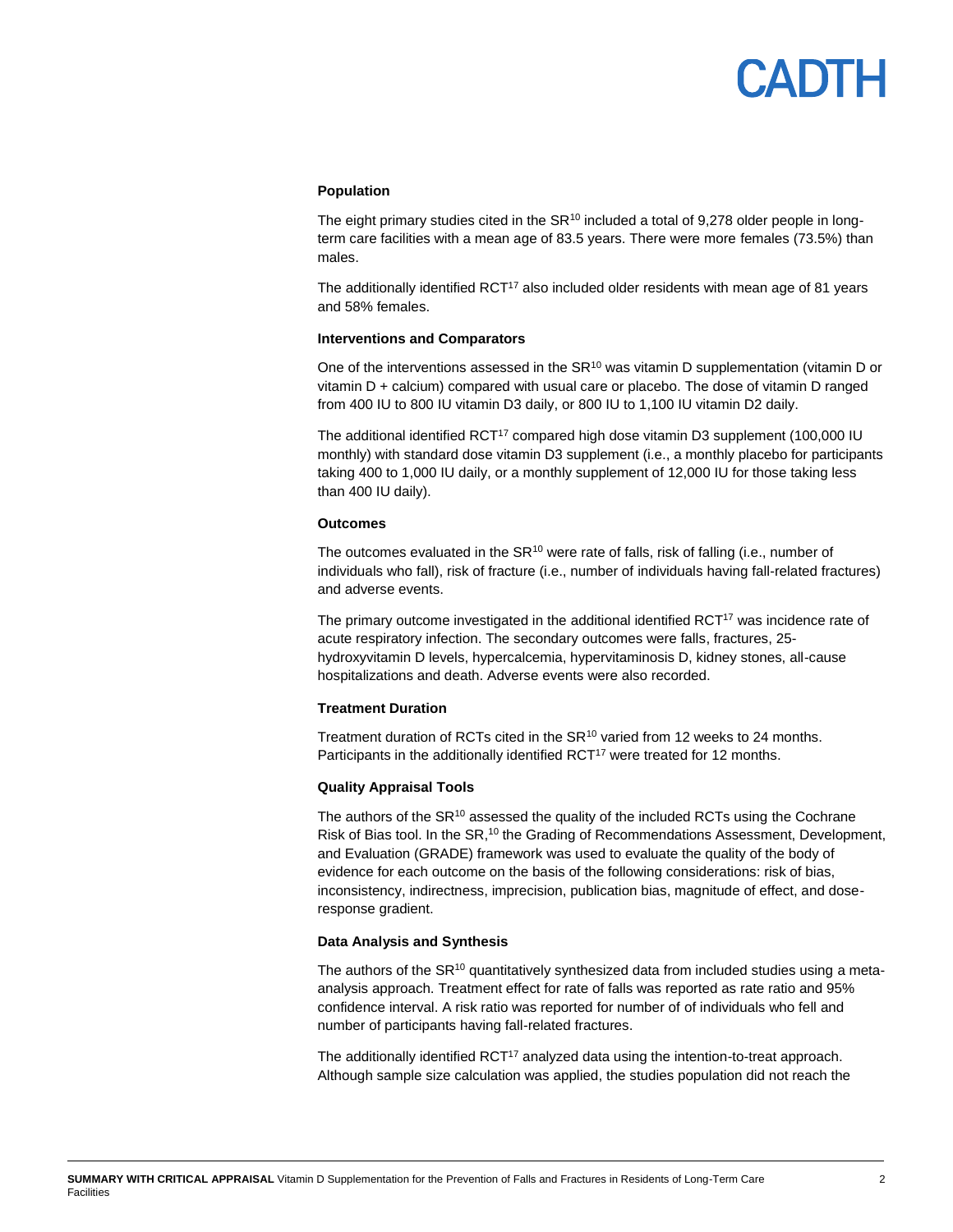### DTE  $\mathbf{A}$

recruitment goal. The incidence rate ratio and 95% confidence interval was reported for rate acute respiratory infection, rate of falls and rate of fall-related fractures.

#### **Funding**

Both the authors of the  $SR^{10}$  and the additionally identified  $RCT^{17}$  received public funding for their work.

#### *Economic study*

#### **Study design**

The economic study<sup>18</sup> was conducted based on the Australian healthcare perspective with a time horizon of one year. A decision analytic model incorporated with a Markov model of individuals assigned to four health states (i.e., low risk of falling, medium risk of falling, high risk of falling, and death) was used to evaluate the cost-effectiveness of interventions including vitamin D in fall prevention and fall-related injury in older adults of long-term care facilities.

#### **Effectiveness**

Treatment effects were rates of falls or risks of fall-related injury obtained from two previous SRs conducted by the Cochrane Collaboration. The primary outcome was incremental costeffectiveness ratio (ICER) with benefits expressed as quality-adjusted life-years (QALYs) and utility including population norms, emergency department decrement, hospitalization decrement, patients in residential aged care, previous fracture in year following a fall, and fear of falling decrement. A discounted rate of 5% per year was applied for all costs and outcomes.

#### **Costs**

Costs incorporated in the model included intervention costs and healthcare-related costs (e.g., emergency department attendance, hospital admission, attendance to other medical services). All costs were adjusted to 2015 Australian dollars.

#### **Population**

The studied population was older people living in long-term care facilities with a mean age of ≥ 71 years.

#### **Interventions**

The investigated interventions were vitamin D, medication review, multifactorial interventions, hip protectors and "no intervention".

#### **Sensitivity analysis**

One-way sensitivity analysis and probabilistic sensitivity analysis were undertaken using confidence intervals, standard errors, best estimates of ranges around the means or adjusting the parameter by 25%.

#### **Funding**

The economic study<sup>18</sup> was publically funded.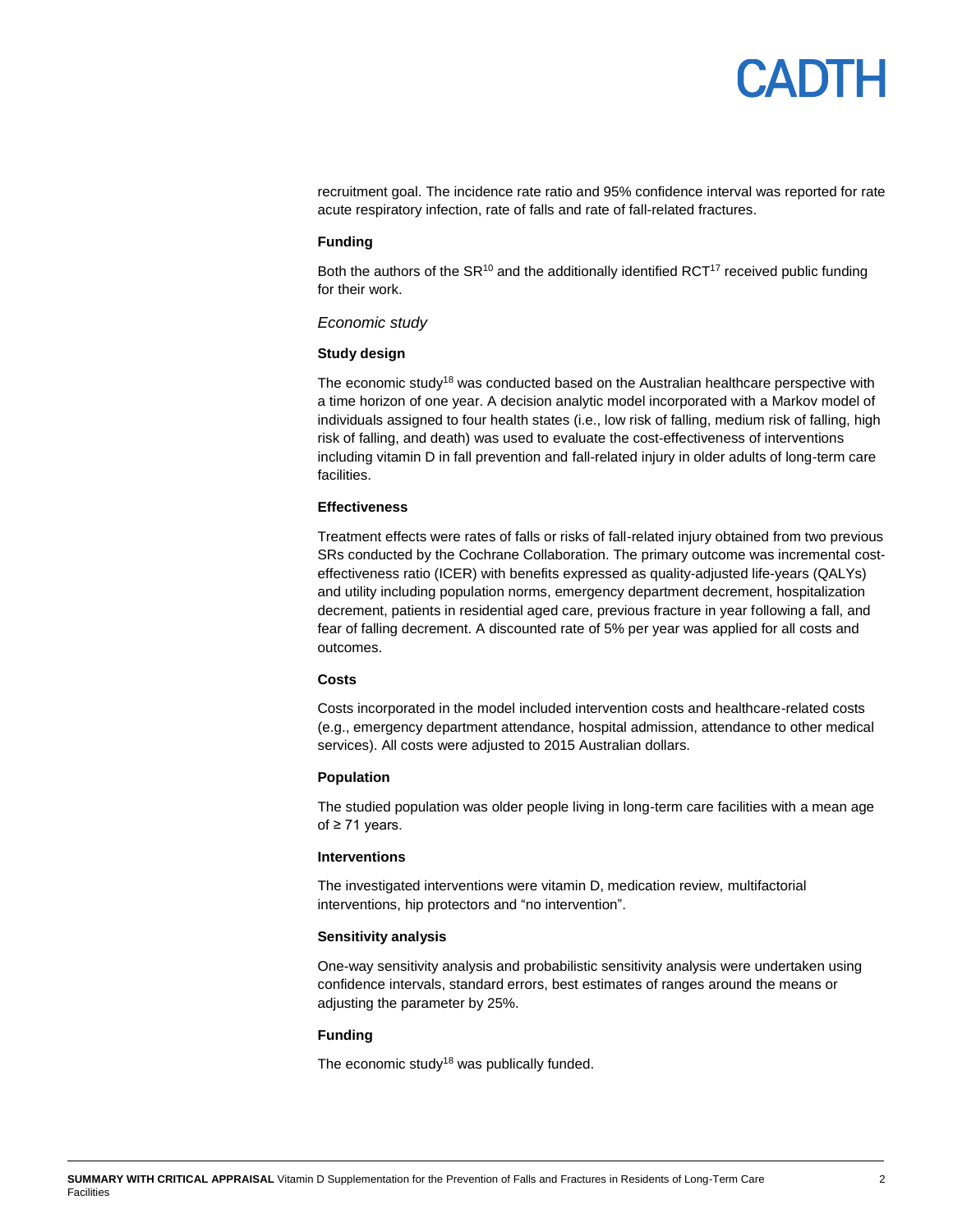## **ANTL**

#### *Guidelines*

#### **Country of Origin**

The 2016 Australian Institute for Musculoskeletal Science (AIMSS) Consensus Statement,<sup>19</sup> the 2015 Scientific Advisory Council of Osteoporosis Canada (SACOC) guideline, <sup>20</sup> and the 2014 American Geriatrics Society (AGS) Consensus Statement<sup>21</sup> were from Australia, Canada and USA, respectively.

#### **Objectives**

One of the objectives of the included guidelines<sup>19-21</sup> was to provide recommendations regarding vitamin D supplementation for the prevention of falls and fall-related injury in older people residing in long-term care facilities or community.

#### **Target Users of the Guidelines**

The guidelines<sup>19-21</sup> were targeted to healthcare professionals who are involved in providing healthcare for older adults.

#### **Methods Used to Formulate Recommendations**

The SACOC guideline<sup>20</sup> used systematic methods to search for evidence, while the AIMSS Consensus Statement<sup>19</sup> and the AGS Consensus Statement<sup>21</sup> did not. Quality of evidence was assessed in all guidelines, and strengths of recommendations were provided in the SACOC quideline<sup>20</sup> and the AGS consensus statement.<sup>21</sup>

In the AIMSS Consensus Statement,<sup>19</sup> participants in the expert panel, who were selected on the basis of their practice in long-term residential care facilities, received topics randomly and had to propose a statement on each topic for approval after a short, evidence-based presentation, when possible. The SACOC quideline<sup>20</sup> was developed using the GRADE approach, and the recommendations were made by a panel including authors, multidisciplinary healthcare providers and researchers, and representatives from residents and family councils. In the AGS consensus statement, $2<sup>1</sup>$  the working group members (not specified) reviewed all meta-analyses and RCTs published up to February 2009.

#### Summary of Critical Appraisal

The SR<sup>10</sup> provided appropriate research questions, an *a priori* protocol, explanations for selection of the study designs for the inclusion, used comprehensive literature search strategies, performed study selection and data extraction in duplicate, provided a list of included studies, described the included studies in adequate detail, used satisfactory techniques for assessing the risk of bias in individual studies included in the review, performed meta-analysis using appropriate methods, assessed the potential impact of risk of bias in individual studies on the results of the meta-analysis, provided a satisfactory explanation for, and discussion of, any heterogeneity observed in the results, carried out appropriate investigation of publication bias, and reported the sources of conflict interest and funding. Sources of funding for included studies were not reported in the review. Evidence of each outcome was rated using GRADE. Overall, the quality of the SR was high, as its research methodology was rigorous.

In the additionally identified  $RCT$ ,<sup>17</sup> participants were truly randomized to treatment groups, treatment groups were similar at baseline, participants and treatment providers were blinded to treatment assignment, study groups were treated identically other than the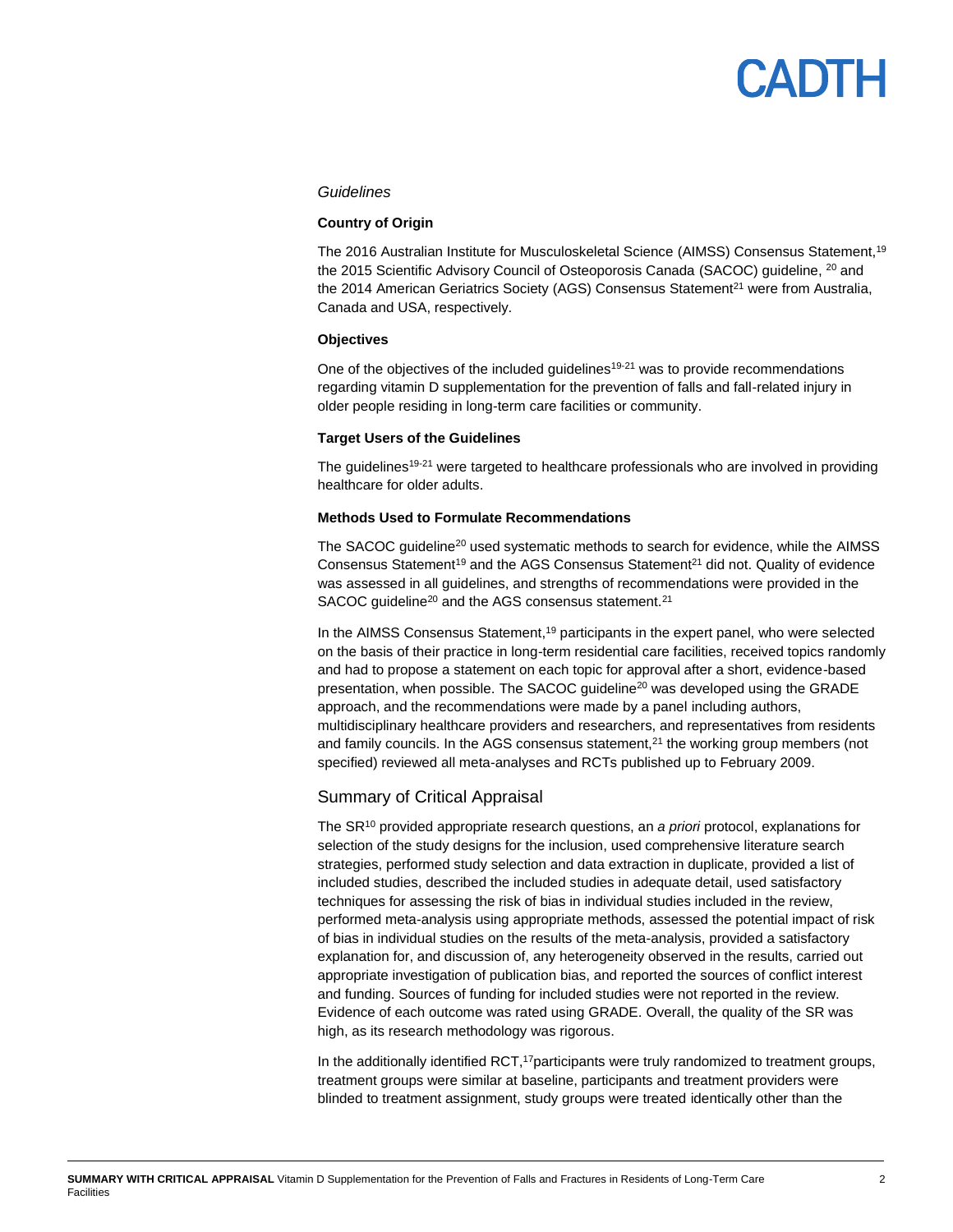## PADTH

intervention of interest, intention-to-treat analysis was applied, outcomes were measure in the same way for both groups using reliable methods, and appropriate statistical analysis was used. It was unclear if allocation to treatment was properly concealed, and whether or not outcomes assessors were blinded to treatment assignment. Although calculation of sample size was provided, this trial was underpowered as the studied population did not reach the recruitment goal. The quality of this RCT was considered as moderate.

The included economic study<sup>18</sup> provided an appropriate research question, comprehensive description of alternatives, identified all important and relevant costs and outcomes for each alternative, established clinical effectiveness, accurately measured and credibly valued costs and outcomes, adjusted for a discount rate, conducted an incremental analysis of costs and consequences and sensitivity analysis, study results included all issues of concern to users, and findings were generalizability to the setting of interest in the review. The quality of this study was considered as high.

The SACOC guideline<sup>20</sup> was explicit in terms of scope and purpose, stakeholder involvement, and clarity of presentation, but not fully explicit in terms of rigour of development, applicability and editorial independence. The AIMSS Consensus Statement<sup>19</sup> and the AGS consensus statement<sup>21</sup> were explicit in terms of scope and purpose and clarity of presentation, but not in terms of stakeholder involvement, rigour of development, applicability and editorial independence. For stakeholder involvement, it was unclear if the view and preference of the target population have been sought in the AIMSS Consensus Statement<sup>19</sup> and the AGS consensus statement.<sup>21</sup> For rigour of development, systematic methods used to search for evidence was not reported in AIMSS Consensus Statement<sup>19</sup> and the AGS consensus statement, $^{21}$  it was unclear if the AIMSS Consensus Statement<sup>19</sup> underwent external review prior to its publications, and it was unclear if an updating procedure was provided in all three guidelines.<sup>19-21</sup> For applicability, cost was not considered in the recommendations of all guidelines.<sup>19-21</sup> For editorial independence, it was unclear if the views of the funding body had any influence to the content of the quidelines.<sup>19-</sup>  $21$  Overall, the two Consensus Statements by AIMSS $19$  and AGS $21$  had more methodological limitations compared to the SACOC guideline.<sup>20</sup>

#### Summary of Findings

The main findings and conclusions of the  $SR^{10}$  [\(Table 10\)](#page-23-0), additional RCT<sup>17</sup> [\(Table 11\)](#page-24-0), economic study<sup>18</sup> [\(Table 12\)](#page-24-1) and guidelines<sup>19-21</sup> [\(Table 13\)](#page-25-0) are presented in [Appendix 4.](#page-23-1)

#### *Clinical Effectiveness*

#### **Rate of falls (i.e., number of falls)**

Pooled data from four trials cited in the SR<sup>10</sup> revealed that vitamin D supplementation at range of 800 IU to 1,100 IU daily significantly reduced the rate of falls by 28% (Rate ratio [RaR]  $0.72$ ;  $95\%$  CI  $0.55$  to  $0.95$ ;  $P = 0.02$ ) compared to usual care or placebo. The quality of evidence was graded as moderate.

The identified  $RCT^{17}$  found that high dose (100,000 IU) vitamin D3 administered monthly significantly increased the incidence rate of falls by 133% (incidence rate ratio [IRR] 2.33; 95% CI 1.49 to 3.63; *P* < 0.001) compared to standard dose (400 to 1,000 IU) vitamin D3.

#### **Risk of falling (i.e., number of individuals who fall)**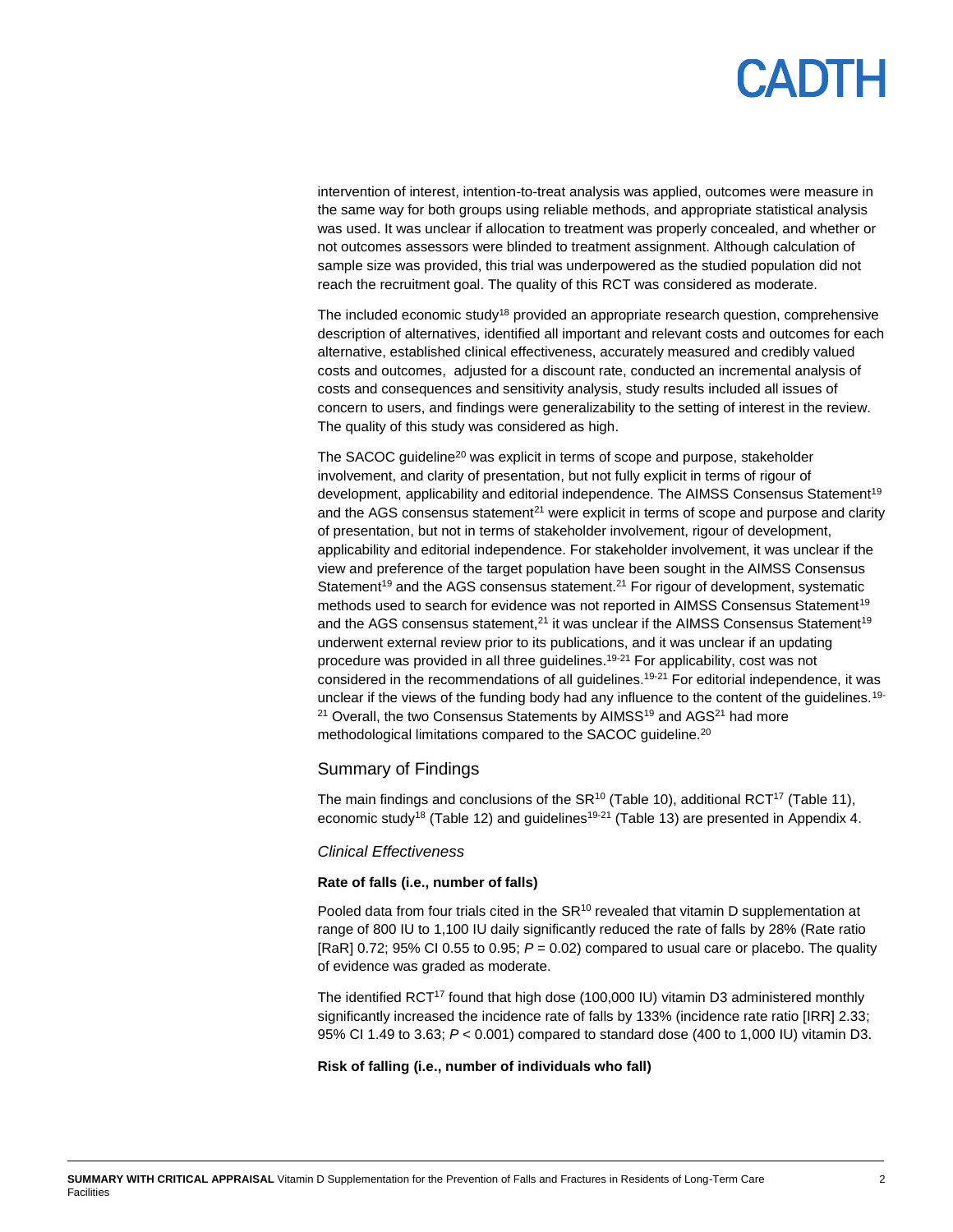

Pooled data from four trials cited in the  $SR^{10}$  revealed that there was no significant difference in the risk of falling between vitamin D supplementation groups and control groups (usual care or placebo). The quality of evidence was graded as moderate.

#### **Risk of fracture (i.e., number of individuals having fall-related fractures)**

Pooled data from three trials cited in the  $SR^{10}$  showed that vitamin D supplementation had no significant effect on risk of fall-related fractures. The quality of evidence was graded as very low.

#### **Rate of fractures (i.e., number of fractures)**

There was no comparison between vitamin D supplementation and placebo or usual care for this outcome.

The identified RCT<sup>17</sup> found that high dose (100,000 IU) vitamin D3 had no significant effect on the incidence rate of fractures compared to standard dose (400 to 1,000 IU) vitamin D3.

#### **Adverse events**

Two trials cited in the  $SR^{10}$  reported no observed adverse events. One trial in the SR found two cases of increased constipation in the vitamin D group and no case of hypercalcemia in either group. One trial in the SR found no significant difference in gastrointestinal disorders between groups.

The identified RCT<sup>17</sup> found no significant differences in adverse events recorded as overall or by MedDRA categories (Medical Dictionary for Regulatory Activities) between high and standard dose vitamin D3 groups.

#### **Other outcomes**

In the identified RCT,<sup>17</sup> safety outcomes such as hypercalcemia, kidney stones and hypervitaminosis D were not observed in either high or standard vitamin D3 group. The rates of all-cause hospitalizations and death were similar in both groups.

#### **Cost-effectiveness**

The results from the identified economic study showed that vitamin D supplementation dominated "no intervention" or hip protectors, in terms of incremental cost per fall avoided, or in terms of incremental cost per QALY gained (i.e., vitamin D was less costly and more effective). Among the investigated interventions, vitamin D supplementation was the most cost effective option at a threshold of AU\$0 to AU\$20,000 per QALY.

#### **Guidelines**

All three identified guidelines<sup>19-21</sup> unanimously recommend vitamin D supplementation for fall and fracture prevention in older people living in long-term care facilities. Recommended daily dosage of vitamin D supplementation is 1,000 IU in the AIMSS Consensus Statement, <sup>19</sup> 800 IU to 2,000 IU in the SACOC guideline,<sup>20</sup> and at least 1,000 IU with calcium in the AGS Consensus Statement.<sup>21</sup> The AIMSS Consensus Statement<sup>19</sup> does not recommend high daily doses (> 4,000 IU) or high load doses of vitamin D.

#### Limitations

The quality of clinical evidence derived from primary studies cited in the SR was considered as moderate as the included studies may contain some risk of bias. The sample size of the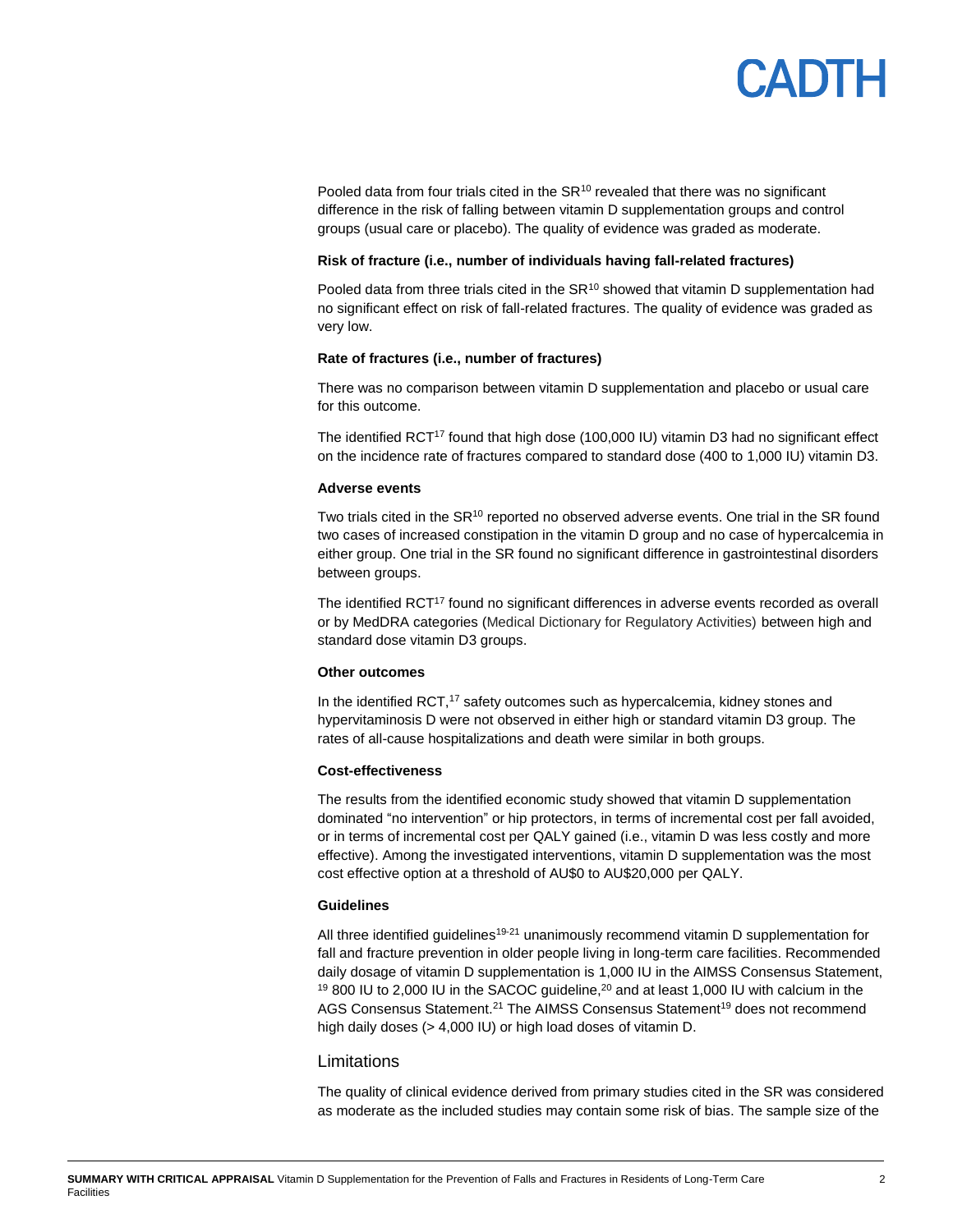additional identified RCT did not reach the recruitment goal which may have impacted the power and precision of the trial. Although the methodology of the economic study was robust, its economic evaluations were not conducted alongside with RCTs to determine the cost-effectiveness of each intervention being tested. Instead, the effectiveness data on vitamin D supplementation were derived from a previous Cochrane SR published in 2012. It is unclear if the cost-effectiveness results could be replicated with the results of the current updated Cochrane review identified in this report. Unlike the Canadian guideline,<sup>20</sup> two consensus quidelines from Australia<sup>19</sup> and USA $2<sup>1</sup>$  were limited in terms of collection, selection and synthesis of evidence and development and evaluation of recommendations.

### **Conclusions and Implications for Decision or Policy Making**

This review includes one SR, one additional RCT, one economic study and three guidelines. Evidence of moderate quality on clinical effectiveness suggests that vitamin D supplementation at a dose of 800 IU to 1,100 IU daily may reduce the rate of falls (number of falls), but may have little effect on the risk of falling (number of individuals who fall) in long-term care residents. It remains uncertain about the effect of vitamin D supplementation on the risk of fall-related fractures or adverse events as the quality of evidence was low. Vitamin D supplementation was found to be a more cost-effective intervention than no intervention in preventing falls and fall-related injuries. All identified guidelines recommend vitamin D supplementation for long-term care residents with a daily dose of at least 1,000 IU. High daily doses (> 4,000 IU daily) or high load doses of vitamin D may result in higher fall rates, and are therefore not recommended. Further trials evaluating the effect of vitamin D supplementation on fall-related fractures are needed. The overall findings in this review regarding vitamin D supplementation and fall prevention in long-term care residents are likely to be generalizable to the Canadian context.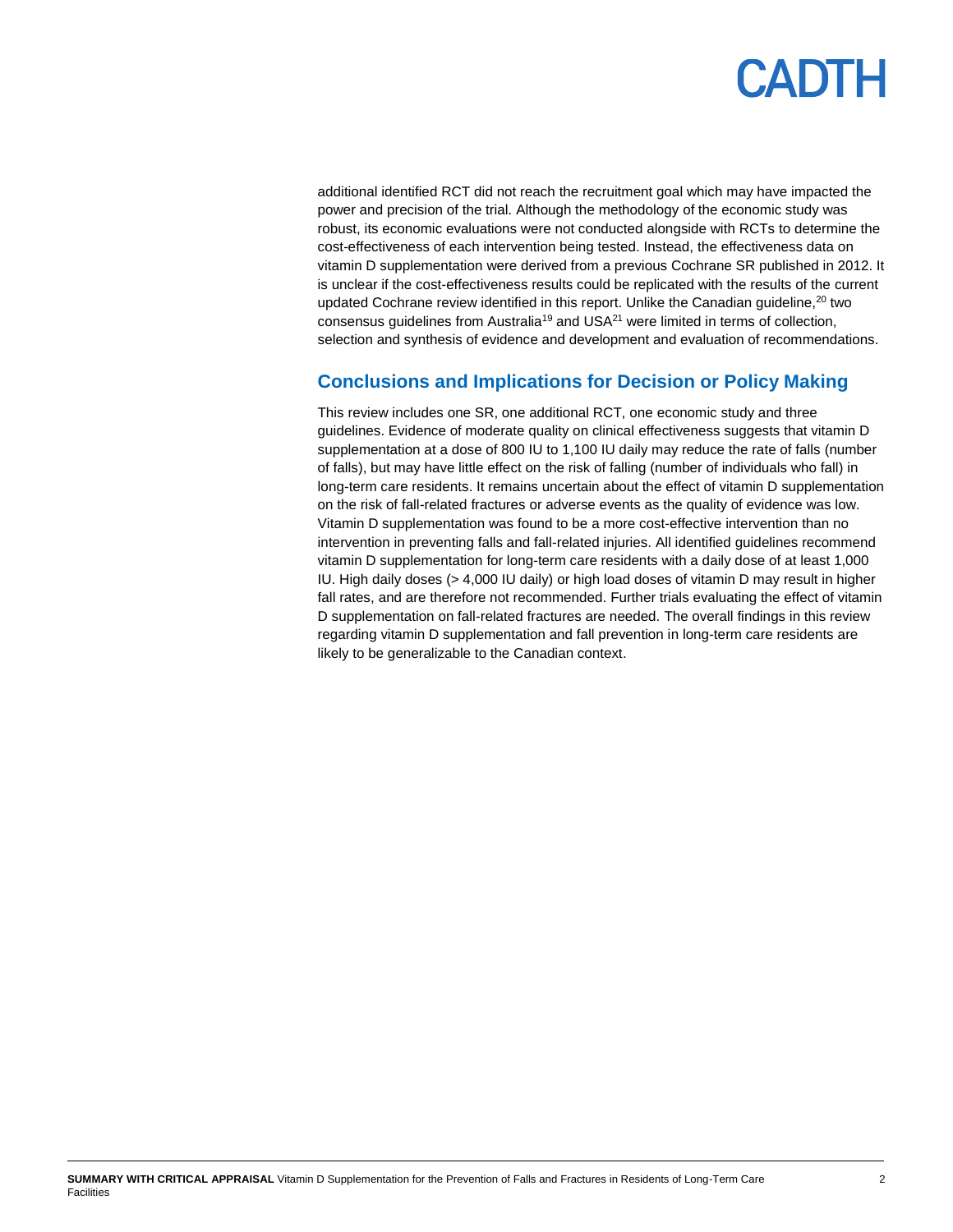#### **References**

- 1. Seniors' Falls in Canada: Second Report. Ottawa (ON): Public Health Agency of Canada; 2014[: https://www.canada.ca/content/dam/phac-aspc/migration/phac](https://www.canada.ca/content/dam/phac-aspc/migration/phac-aspc/seniors-aines/publications/public/injury-blessure/seniors_falls-chutes_aines/assets/pdf/seniors_falls-chutes_aines-eng.pdf)[aspc/seniors-aines/publications/public/injury-blessure/seniors\\_falls-chutes\\_aines/assets/pdf/seniors\\_falls-chutes\\_aines-eng.pdf.](https://www.canada.ca/content/dam/phac-aspc/migration/phac-aspc/seniors-aines/publications/public/injury-blessure/seniors_falls-chutes_aines/assets/pdf/seniors_falls-chutes_aines-eng.pdf) Accessed 2019 Apr 26.
- 2. Berry S, Kiel DP. Falls: Prevention in nursing care facilities and the hospital setting. In: Post TW, ed. *UpToDate*. Waltham (MA): UpToDate; 2018: ww.uptodate.com. Accessed 2019 Apr 26.
- 3. Cameron EJ, Bowles SK, Marshall EG, Andrew MK. Falls and long-term care: a report from the care by design observational cohort study. *BMC Fam Pract.*  2018;19(1):73.
- 4. Pfortmueller CA, Lindner G, Exadaktylos AK. Reducing fall risk in the elderly: risk factors and fall prevention, a systematic review. *Minerva Med.* 2014;105(4):275- 281.
- 5. Kiel DP. Falls in older persons: Risk factors and patient evaluation. In: Post TW, ed. *UpToDate*. Waltham (MA): UpToDate; 2018[: https://www.uptodate.com.](https://www.uptodate.com/)  Accessed 2019 Apr 26.
- 6. Moncada LVV, Mire LG. Preventing Falls in Older Persons. *Am Fam Physician.* 2017;96(4):240-247.
- 7. Keller HH, Lengyel C, Carrier N, et al. Prevalence of inadequate micronutrient intakes of Canadian long-term care residents. *Br J Nutr.* 2018;119(9):1047-1056.
- 8. Hill TR, Aspray TJ. The role of vitamin D in maintaining bone health in older people. *Ther Adv Musculoskelet Dis.* 2017;9(4):89-95.
- 9. Stubbs B, Denkinger MD, Brefka S, Dallmeier D. What works to prevent falls in older adults dwelling in long term care facilities and hospitals? An umbrella review of meta-analyses of randomised controlled trials. *Maturitas.* 2015;81(3):335-342.
- 10. Cameron ID, Dyer SM, Panagoda CE, et al. Interventions for preventing falls in older people in care facilities and hospitals. *Cochrane Database Syst Rev.*  2018;9:CD005465.
- 11. Avenell A, Mak JC, O'Connell D. Vitamin D and vitamin D analogues for preventing fractures in post-menopausal women and older men. *Cochrane Database Syst Rev.* 2014(4):CD000227.
- 12. Moyer VA. Vitamin D and calcium supplementation to prevent fractures in adults: U.S. Preventive Services Task Force recommendation statement. *Ann Intern Med.*  2013;158(9):691-696.
- 13. Shea BJ, Reeves BC, Wells G, et al. AMSTAR 2: a critical appraisal tool for systematic reviews that include randomised or non-randomised studies of healthcare interventions, or both. *BMJ.* 2017;358:j4008[. http://www.bmj.com/content/bmj/358/bmj.j4008.full.pdf.](http://www.bmj.com/content/bmj/358/bmj.j4008.full.pdf) Accessed 2019 Apr 26.
- 14. Checklist for randomized controlled trials. Adelaide (AU): The Joanna Briggs Institute 2017: [http://joannabriggs.org/assets/docs/critical-appraisal](http://joannabriggs.org/assets/docs/critical-appraisal-tools/JBI_RCTs_Appraisal_tool2017.pdf)[tools/JBI\\_RCTs\\_Appraisal\\_tool2017.pdf.](http://joannabriggs.org/assets/docs/critical-appraisal-tools/JBI_RCTs_Appraisal_tool2017.pdf) Accessed 2019 Apr 26.
- 15. Checklist for Economic Evaluations. Adelaide (AU): The Joanna Briggs Institute; 2017[: http://joannabriggs.org/assets/docs/critical-appraisal](http://joannabriggs.org/assets/docs/critical-appraisal-tools/JBI_Critical_Appraisal-Checklist_for_Economic_Evaluations2017.pdf)[tools/JBI\\_Critical\\_Appraisal-Checklist\\_for\\_Economic\\_Evaluations2017.pdf.](http://joannabriggs.org/assets/docs/critical-appraisal-tools/JBI_Critical_Appraisal-Checklist_for_Economic_Evaluations2017.pdf) Accessed 2019 Apr 26.
- 16. Agree Next Steps Consortium. The AGREE II Instrument. [Hamilton, ON]: AGREE Enterprise; 2017: [https://www.agreetrust.org/wp-content/uploads/2017/12/AGREE](https://www.agreetrust.org/wp-content/uploads/2017/12/AGREE-II-Users-Manual-and-23-item-Instrument-2009-Update-2017.pdf)item-Instrument-2009-Update-2017.pdf. Accessed 2019 Apr 26.
- 17. Ginde AA, Blatchford P, Breese K, et al. High-Dose Monthly Vitamin D for Prevention of Acute Respiratory Infection in Older Long-Term Care Residents: A Randomized Clinical Trial. *J Am Geriatr Soc.* 2017;65(3):496-503.
- 18. Church JL, Haas MR, Goodall S. Cost Effectiveness of Falls and Injury Prevention Strategies for Older Adults Living in Residential Aged Care Facilities. *Pharmacoeconomics.* 2015;33(12):1301-1310.
- 19. Duque G, Lord SR, Mak J, et al. Treatment of Osteoporosis in Australian Residential Aged Care Facilities: Update on Consensus Recommendations for Fracture Prevention. *J Am Med Dir Assoc.* 2016;17(9):852-859.
- 20. Papaioannou A, Santesso N, Morin SN, et al. Recommendations for preventing fracture in long-term care. *CMAJ.* 2015;187(15):1135-1144.
- 21. American Geriatrics Society Workgroup on Vitamin DSfOA. Recommendations abstracted from the American Geriatrics Society Consensus Statement on vitamin D for Prevention of Falls and Their Consequences. *J Am Geriatr Soc.* 2014;62(1):147-152.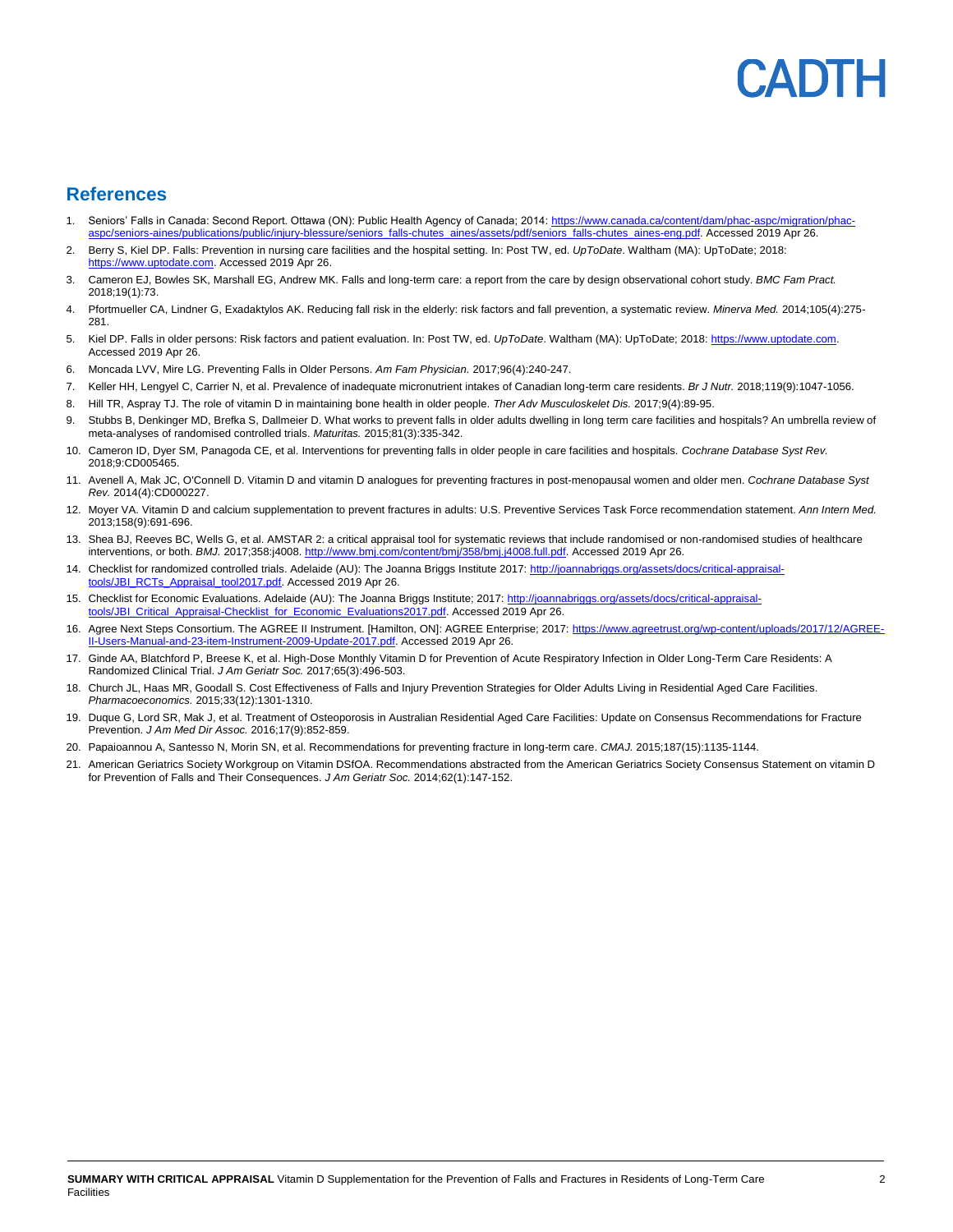

## <span id="page-13-0"></span>**Appendix 1: Selection of Included Studies**

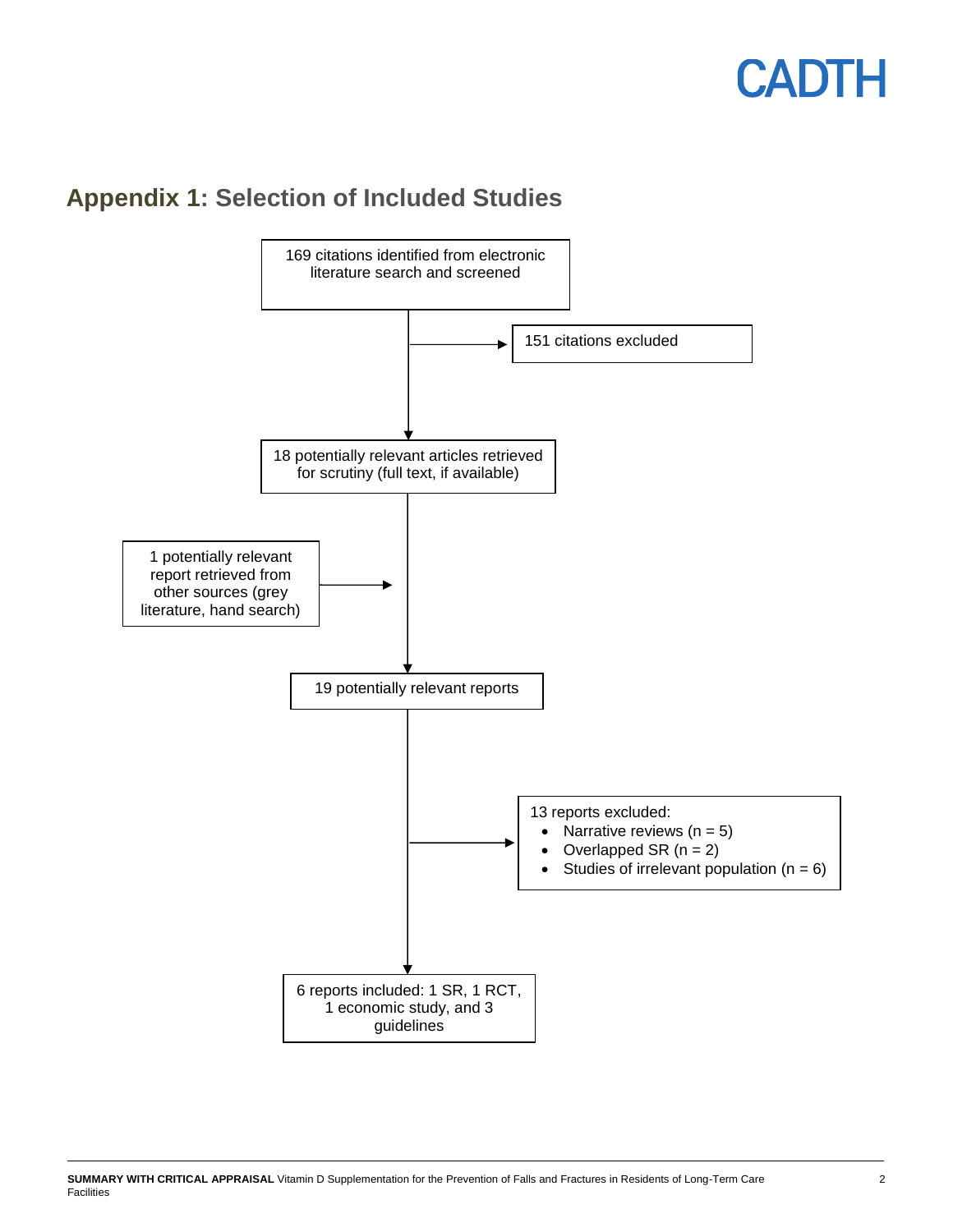## **Appendix 2: Characteristics of Included Studies**

### **Table 2: Characteristics of Included Systematic Reviews**

<span id="page-14-1"></span><span id="page-14-0"></span>

| <b>First Author,</b><br><b>Publication</b><br>Year, Country,<br><b>Funding</b> | <b>Objectives, Types and</b><br><b>Numbers of Primary Studies</b><br><b>Included, Quality Assessment</b><br><b>Tool, Databases and Search</b><br><b>Date</b>                                                                                                                                                                                                                                                                                                                                                                                                                                                                                                                                                                                                                | <b>Patient</b><br><b>Characteristics</b>                                                                                                                                                                                      | <b>Types of Comparisons, Treatment Setting,</b><br><b>Dose, Duration of Treatment</b>                                                                                                                                                                                                                                                                                                                                                                                                                                                                                                                                                                                                                                                                                                                                                                                                                                                                                                                                                                                                                                                                                                            | <b>Outcomes</b>                                                                                                                      |
|--------------------------------------------------------------------------------|-----------------------------------------------------------------------------------------------------------------------------------------------------------------------------------------------------------------------------------------------------------------------------------------------------------------------------------------------------------------------------------------------------------------------------------------------------------------------------------------------------------------------------------------------------------------------------------------------------------------------------------------------------------------------------------------------------------------------------------------------------------------------------|-------------------------------------------------------------------------------------------------------------------------------------------------------------------------------------------------------------------------------|--------------------------------------------------------------------------------------------------------------------------------------------------------------------------------------------------------------------------------------------------------------------------------------------------------------------------------------------------------------------------------------------------------------------------------------------------------------------------------------------------------------------------------------------------------------------------------------------------------------------------------------------------------------------------------------------------------------------------------------------------------------------------------------------------------------------------------------------------------------------------------------------------------------------------------------------------------------------------------------------------------------------------------------------------------------------------------------------------------------------------------------------------------------------------------------------------|--------------------------------------------------------------------------------------------------------------------------------------|
| Cameron et al.,<br>201810<br>Australia<br>Funding: Public                      | Objectives: To assess the effects of<br>interventions designed to reduce the<br>incidence of falls in older people in<br>care facilities and hospitals<br>Total 95 RCTs; 8 RCTs (n = 9278<br>participants) examined vitamin D<br>supplementation<br>Risk of Bias tool for assessing the<br>quality RCTs; GRADE for<br>assessing the quality of the body of<br>evidence for each outcome<br>Databases: Cochrane Bone, Joint<br>and Muscle Trauma Group<br>Specialised Register, CENTRAL,<br>MEDLINE, Embase, World Health<br>Organization's ICTRP search Portal<br>and ClinicalTrials.gov<br>Search date: As this review is an<br>update of a Cochrane Review first<br>published in 2010, and later<br>updated in 2012, the search results<br>were limited from 2012 onwards | Older people ( $\geq 65$<br>years) in care<br>facilities and hospitals<br>Mean age: 83.5 years<br>in care facilities; 77.6<br>years in hospitals<br>Gender: 73.5%<br>women in care<br>facilities: 51.6%<br>women in hospitals | Vitamin supplementation (vitamin D or vitamin D +<br>calcium) in some form administered in care facilities<br>was compared with usual care or placebo.<br>In hospitals, multifactorial interventions were compared<br>with control group.<br>Dose of vitamin D, comparator and duration of<br>treatment from 8 RCTs:<br>800 IU vitamin D3 + 1200 mg calcium vs. 1200<br>mg Ca (daily for 12 weeks)<br>800 IU vitamin D2 vs. control (daily for 5 months)<br>$\overline{\phantom{m}}$<br>800 IU vitamin D3 + 1200 mg calcium vs. placebo<br>(daily for 24 months)<br>10,000 IU oral vitamin D2 weekly or 1000 IU oral<br>vitamin D2 daily + 600 mg calcium daily vs.<br>placebo + 600 mg calcium daily (24 months)<br>Multivitamin tablet containing 400 IU vitamin D3<br>and 360 mg calcium vs. placebo (daily for 6<br>months)<br>Oral vitamin D (900 IU daily) as Isocal jelly PCF<br>(500 IU) and a supplement of 400 IU vitamin D3<br>vs. usual care (3 months intervention; follow-up 9<br>months)<br>ViDOS multifaceted KT intervention vs. usual care<br>2.5 mg oral vitamin D2 every 3 months<br>(equivalent to 1,100 IU daily) vs. usual care<br>(median length of follow-up 10 months) | Rate of falls<br>Risk of falling<br>Risk of<br>$\overline{\phantom{0}}$<br>fracture<br>Adverse<br>$\overline{\phantom{0}}$<br>events |

GRADE = Grading of Recommendations Assessment, Development, and Evaluation; IU = international unit; NR = not reported; RCT = randomized controlled trial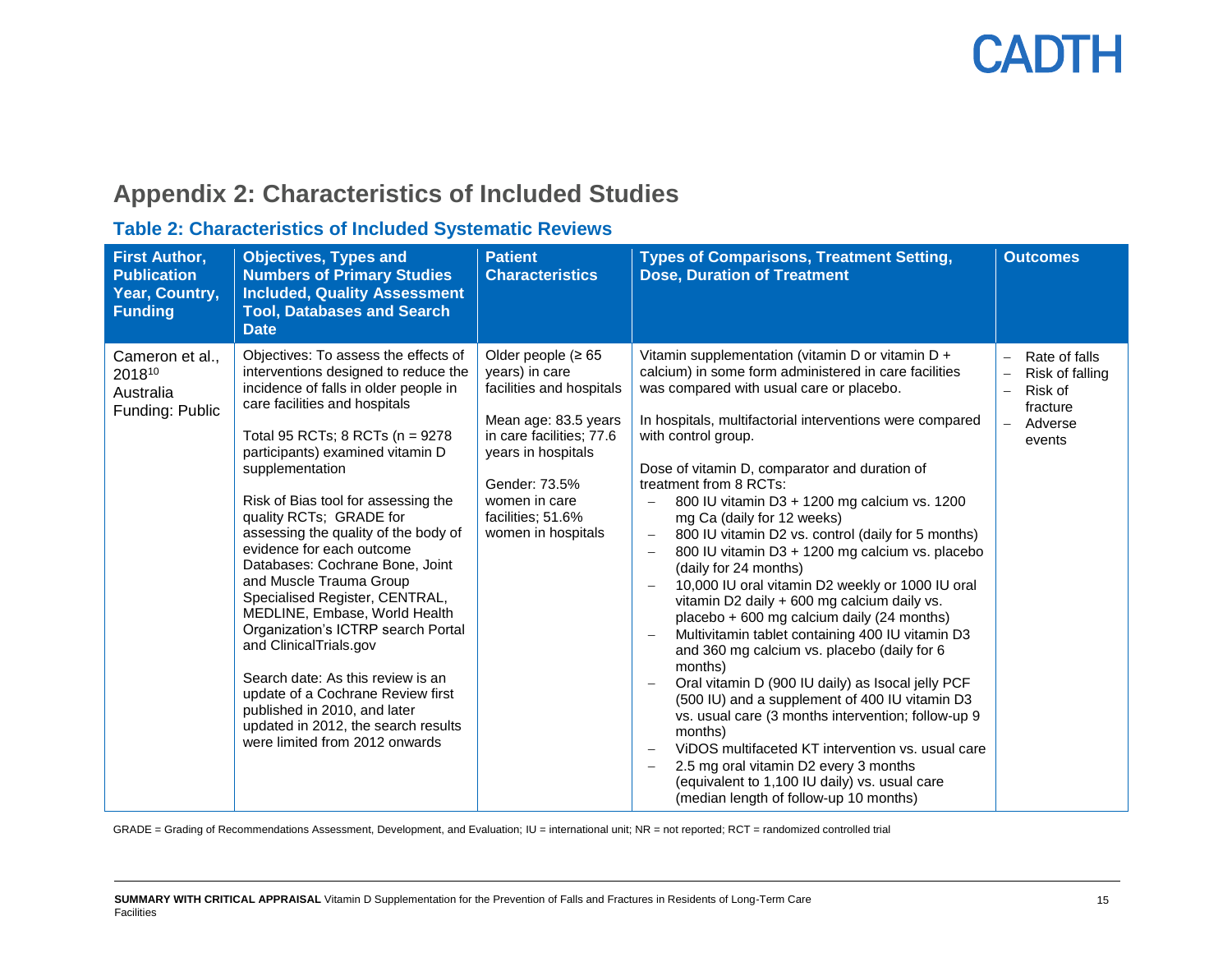| <b>First Author,</b><br><b>Publication Year,</b><br><b>Country, Funding</b> | <b>Study Design and</b><br><b>Analysis</b>                                                                                                                          | <b>Patient</b><br><b>Characteristics</b>                                                                                                                   | <b>Interventions</b>                                                                     | <b>Comparators</b>                                                                                                                                                                                        | <b>Clinical Outcomes</b>                                                                                                                                                                                                                                                                               |
|-----------------------------------------------------------------------------|---------------------------------------------------------------------------------------------------------------------------------------------------------------------|------------------------------------------------------------------------------------------------------------------------------------------------------------|------------------------------------------------------------------------------------------|-----------------------------------------------------------------------------------------------------------------------------------------------------------------------------------------------------------|--------------------------------------------------------------------------------------------------------------------------------------------------------------------------------------------------------------------------------------------------------------------------------------------------------|
| Ginde et al., 2017 <sup>17</sup><br><b>USA</b><br>Funding: Public           | Double-blinded,<br>parallel, phase II RCT<br>Intention-to-treat<br>analysis<br>Sample size<br>calculation: Yes, but<br>population did not<br>reach recruitment goal | Older residents aged $\geq 60$<br>years<br>Mean age: 81 years<br>Sex: 58% female<br>Length of stay: 26 years<br>Co-morbidities: balanced<br>between groups | High dose (100,000 IU)<br>vitamin D3 supplement<br>administered monthly for<br>12 months | Standard dose vitamin<br>D3 supplement: Either<br>a monthly placebo (for<br>participants taking 400<br>to $1,000$ IU/day) or a<br>monthly supplement of<br>12,000 IU (for those<br>taking $<$ 400 IU/day) | Primary:<br>Incidence of acute<br>$\equiv$<br>respiratory infection<br>Secondary:<br>Falls/fractures<br>$\frac{1}{2}$<br>25-hydroxyvitamin D<br>levels<br>Hypercalcemia<br>Kidney stones<br>Hypervitaminosis D<br>All-cause<br>hospitalizations<br>Death<br>$\overline{\phantom{m}}$<br>Adverse events |

<span id="page-15-0"></span>IU = international unit; RCT = randomized controlled trial

### **Table 4: Characteristics of Included Economic Studies**

<span id="page-15-1"></span>

| Study, Year,<br><b>Country, Funding</b> | <b>Study design</b>                                                                                          | <b>Perspective, Time</b><br>Horizon, Dollar,<br><b>Discounting</b> | <b>Population, Inclusion</b><br>criteria            | <b>Interventions</b>                                 | <b>Costs included</b>                                                |
|-----------------------------------------|--------------------------------------------------------------------------------------------------------------|--------------------------------------------------------------------|-----------------------------------------------------|------------------------------------------------------|----------------------------------------------------------------------|
| Church et al., 2015 <sup>18</sup>       | Cost-effectiveness                                                                                           | Perspective: Australian<br>healthcare perspective                  | Older people living in<br>long-term care facilities | Vitamin D<br>$\equiv$<br><b>Medication review</b>    | Intervention costs<br>Healthcare-related<br>$\overline{\phantom{0}}$ |
| Australia                               | 1 <sup>°</sup> outcome: ICER                                                                                 | Time horizon: 1-year                                               | Age: $\geq$ 71 years                                | Multifactorial<br>$\qquad \qquad$<br>intervention    | costs (emergency,<br>other medical                                   |
| Funding: Public                         | Benefit: QALYs<br>Decision analytic<br>model incorporated<br>with Markov model of<br>individuals assigned to | Currency: 2015 Australian<br>dollars<br>Discount rate: 5% per year |                                                     | Hip protectors<br>No intervention<br>$\qquad \qquad$ | services, hospital<br>admission)                                     |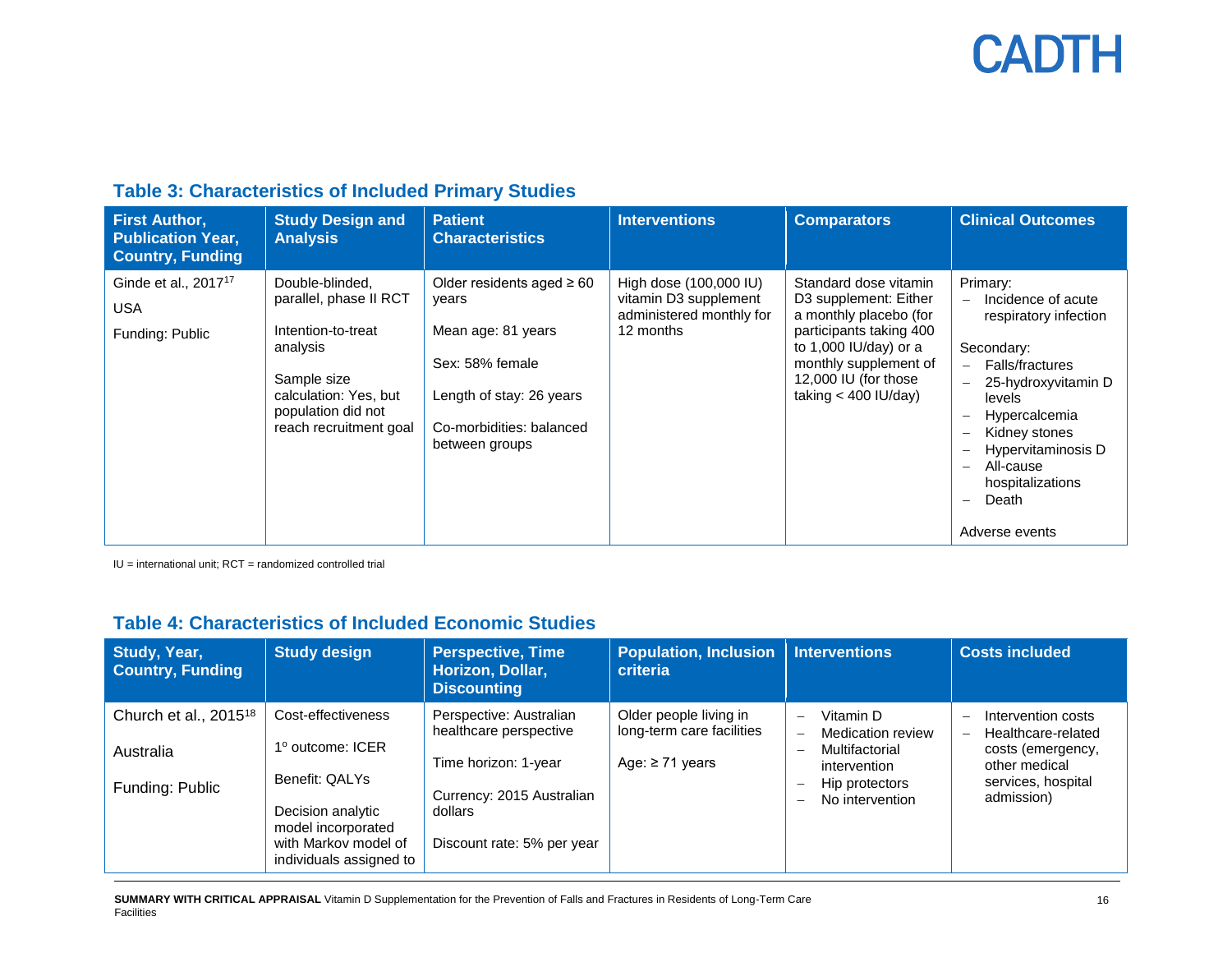| Study, Year,<br><b>Country, Funding</b> | <b>Study design</b>                                                                                                                                                                                 | <b>Perspective, Time</b><br>Horizon, Dollar,<br><b>Discounting</b> | <b>Population, Inclusion</b><br>criteria | <b>Interventions</b> | <b>Costs included</b> |
|-----------------------------------------|-----------------------------------------------------------------------------------------------------------------------------------------------------------------------------------------------------|--------------------------------------------------------------------|------------------------------------------|----------------------|-----------------------|
|                                         | four health states (i.e.,<br>low risk of falling,<br>medium risk of falling,<br>high risk of falling, and<br>death)                                                                                 |                                                                    |                                          |                      |                       |
|                                         | Treatment effects:<br>Rate of falling or risk<br>of injury from two<br>previous Cochrane<br>SRs                                                                                                     |                                                                    |                                          |                      |                       |
|                                         | Utility: Population<br>norms, ED decrement,<br>hospitalization<br>decrement, patient in<br>residential aged care,<br>previous fracture in<br>year following a fall,<br>fear of falling<br>decrement |                                                                    |                                          |                      |                       |
|                                         | Sensitivity analysis: 1-<br>way, probabilistic                                                                                                                                                      |                                                                    |                                          |                      |                       |

ED = emergency department; ICER = incremental cost-effectiveness ratio; QALYs = quality-adjusted life-years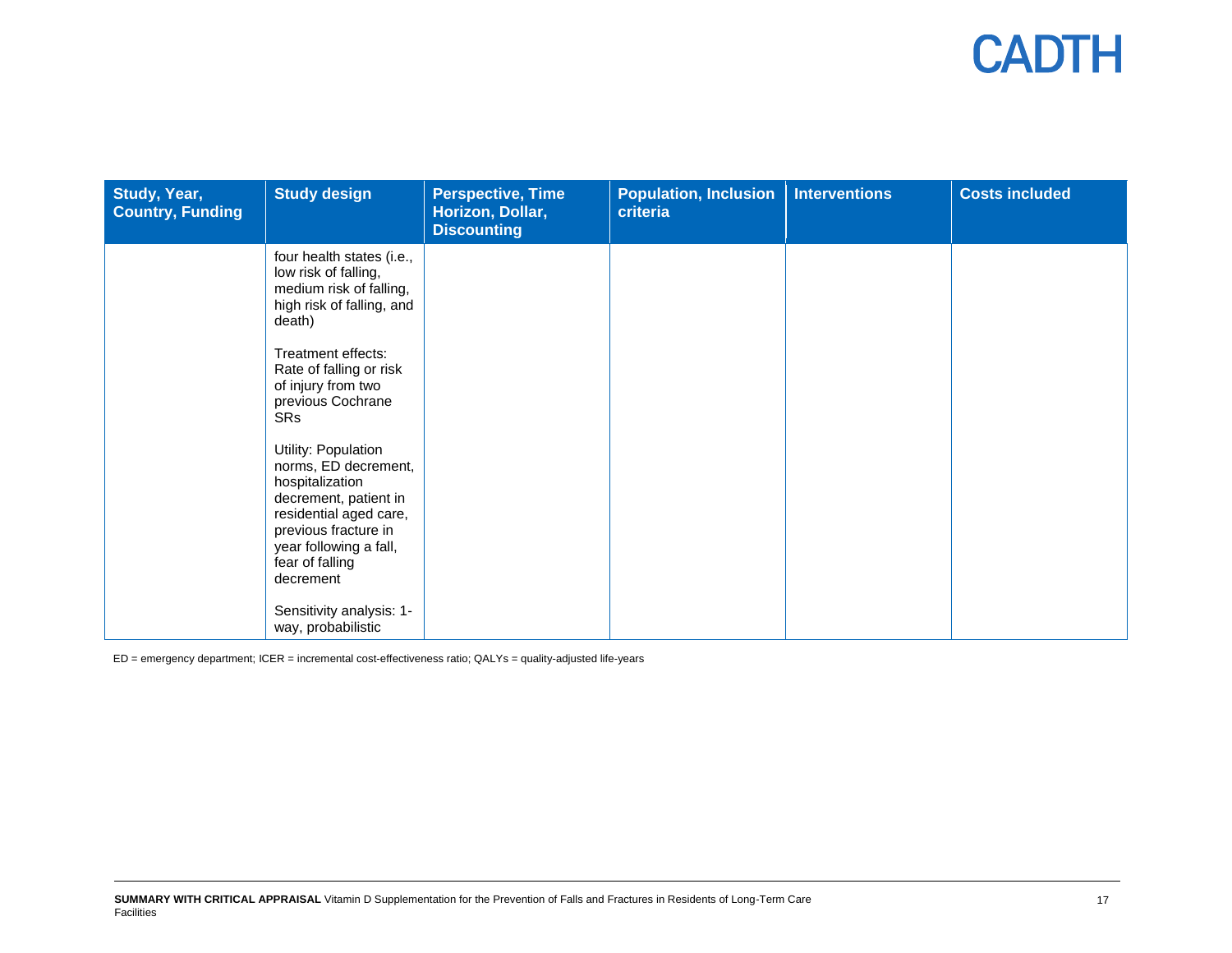### **Table 5: Characteristics of Included Guidelines**

<span id="page-17-0"></span>

| <b>First Author,</b><br><b>Society/Group</b><br>Name,<br><b>Publication</b><br>Year, Country,<br><b>Funding</b> | <b>Intended Users/</b><br><b>Target Population</b>                                                                                                                                                                                                                        | <b>Intervention and</b><br><b>Practice</b><br><b>Considered</b>                                                                                                                                                                                                                                                     | <b>Major Outcomes</b><br><b>Considered</b> | <b>Evidence</b><br><b>Collection,</b><br><b>Selection and</b><br><b>Synthesis</b>                                                                                     | <b>Recommendations</b><br><b>Development and</b><br><b>Evaluation</b>                                                                                                                                                                                                                                                        | <b>Guideline</b><br><b>Validation</b>       |
|-----------------------------------------------------------------------------------------------------------------|---------------------------------------------------------------------------------------------------------------------------------------------------------------------------------------------------------------------------------------------------------------------------|---------------------------------------------------------------------------------------------------------------------------------------------------------------------------------------------------------------------------------------------------------------------------------------------------------------------|--------------------------------------------|-----------------------------------------------------------------------------------------------------------------------------------------------------------------------|------------------------------------------------------------------------------------------------------------------------------------------------------------------------------------------------------------------------------------------------------------------------------------------------------------------------------|---------------------------------------------|
| <b>AIMSS</b><br>Consensus<br>Statement.<br>Duque et al.,<br>201619<br>Australia<br>Funding: Public              | Intended users:<br>Healthcare<br>professionals involving<br>in the diagnosis and<br>treatment of older<br>residents with<br>osteoporosis in<br>residential aged care<br>facilities<br>Target population:<br>Older people living in<br>residential aged care<br>facilities | Non-<br>pharmacological:<br>- Fall prevention<br>(Screening for fall<br>risk, medication<br>review,<br>multifactorial<br>intervention)<br>- Hip protectors<br>Pharmacological:<br>- Calcium and<br>vitamin D<br>supplementation<br>- Antiresorptives<br>Other treatments:<br>- Strontium ranelate<br>- Teriparatide | Fall and fall injury<br>prevention         | Systematic<br>methods used to<br>search for evidence<br>were not reported.<br>Levels of evidence:<br>based on the<br>NHMRC criteria                                   | Participants in the<br>expert panel were<br>selected on the basis<br>of their practice in<br>long-term residential<br>care facilities.<br>Participants received<br>topics randomly and<br>had to propose a<br>statement on each<br>topic for approval<br>after a short,<br>evidence-based<br>presentation, when<br>possible. | Guideline<br>validation was not<br>reported |
| SACOC,<br>Papaioannou <sup>20</sup><br>et al., 2015<br>Canada<br>Funding: Public                                | Intended users: Inter-<br>professional teams<br>caring for frail older<br>adults in long-term care<br>facilities<br>Target population:<br>Older residents in long-<br>term care facilities who<br>are high risk or not at<br>high risk of fracture                        | - Calcium and<br>vitamin D<br>- Pharmacologic<br>therapy for<br>individuals at high<br>risk of fracture<br>- Hip protectors<br>$-$ Exercise<br>- Multifactorial<br>intervention                                                                                                                                     | Fracture prevention                        | Systematic<br>methods used to<br>search for evidence<br>were reported.<br>The level of<br>evidence and grade<br>of<br>recommendations<br>were assessed<br>using GRADE | The guideline was<br>developed using<br>GRADE approach.<br>Panel including<br>authors.<br>multidisciplinary<br>healthcare providers<br>and researchers, and<br>representatives from<br>residents and family<br>councils.                                                                                                     | Peer-reviewed                               |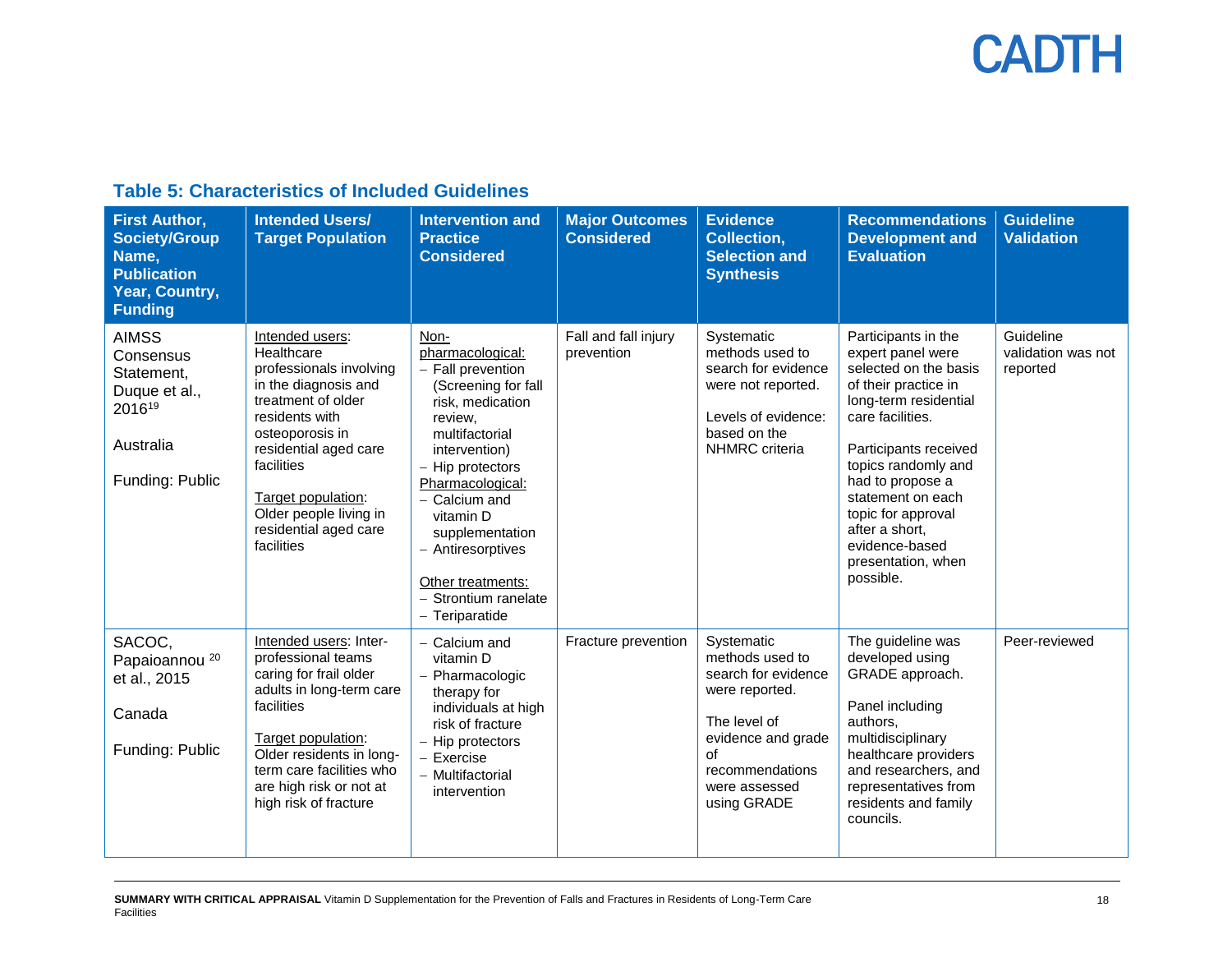| <b>First Author,</b><br><b>Society/Group</b><br>Name,<br><b>Publication</b><br>Year, Country,<br><b>Funding</b> | <b>Intended Users/</b><br><b>Target Population</b>                                                                                                                                                                    | <b>Intervention and</b><br><b>Practice</b><br><b>Considered</b> | <b>Major Outcomes</b><br><b>Considered</b> | <b>Evidence</b><br><b>Collection,</b><br><b>Selection and</b><br><b>Synthesis</b>                                            | <b>Recommendations</b><br><b>Development and</b><br><b>Evaluation</b>                                                                                                                                                                                        | <b>Guideline</b><br><b>Validation</b> |
|-----------------------------------------------------------------------------------------------------------------|-----------------------------------------------------------------------------------------------------------------------------------------------------------------------------------------------------------------------|-----------------------------------------------------------------|--------------------------------------------|------------------------------------------------------------------------------------------------------------------------------|--------------------------------------------------------------------------------------------------------------------------------------------------------------------------------------------------------------------------------------------------------------|---------------------------------------|
| <b>AGS Consensus</b><br>Statement,<br>2014 <sup>21</sup><br><b>USA</b><br>Funding: Public                       | Intended users:<br>Healthcare providers<br>involved in providing<br>healthcare for older<br>adults<br>Target population:<br>Older residents in long-<br>term care facilities or<br>community-dwelling<br>older adults | Vitamin D                                                       | Fall and fall injury<br>prevention         | Systematic<br>methods used to<br>search for evidence<br>were not reported.<br>Evidence was<br>assessed using<br><b>GRADE</b> | Working group<br>members (not<br>specified) reviewed all<br>meta-analyses<br>published before 2008<br>and RCTs cited in the<br>meta-analyses. A<br>supplement search<br>was conducted for<br>RCTs published<br>between January<br>2006 and February<br>2009. | Peer-reviewed                         |

AGS = American Geriatrics Society; AIMSS = Australian Institute for Musculoskeletal Science; GRADE = Grading of Recommendations Assessment, Development, and Evaluation; NHMRC = National Health and Medical Research Council; RCTs = randomized controlled trials; SACOC = Scientific Advisory Council of Osteoporosis Canada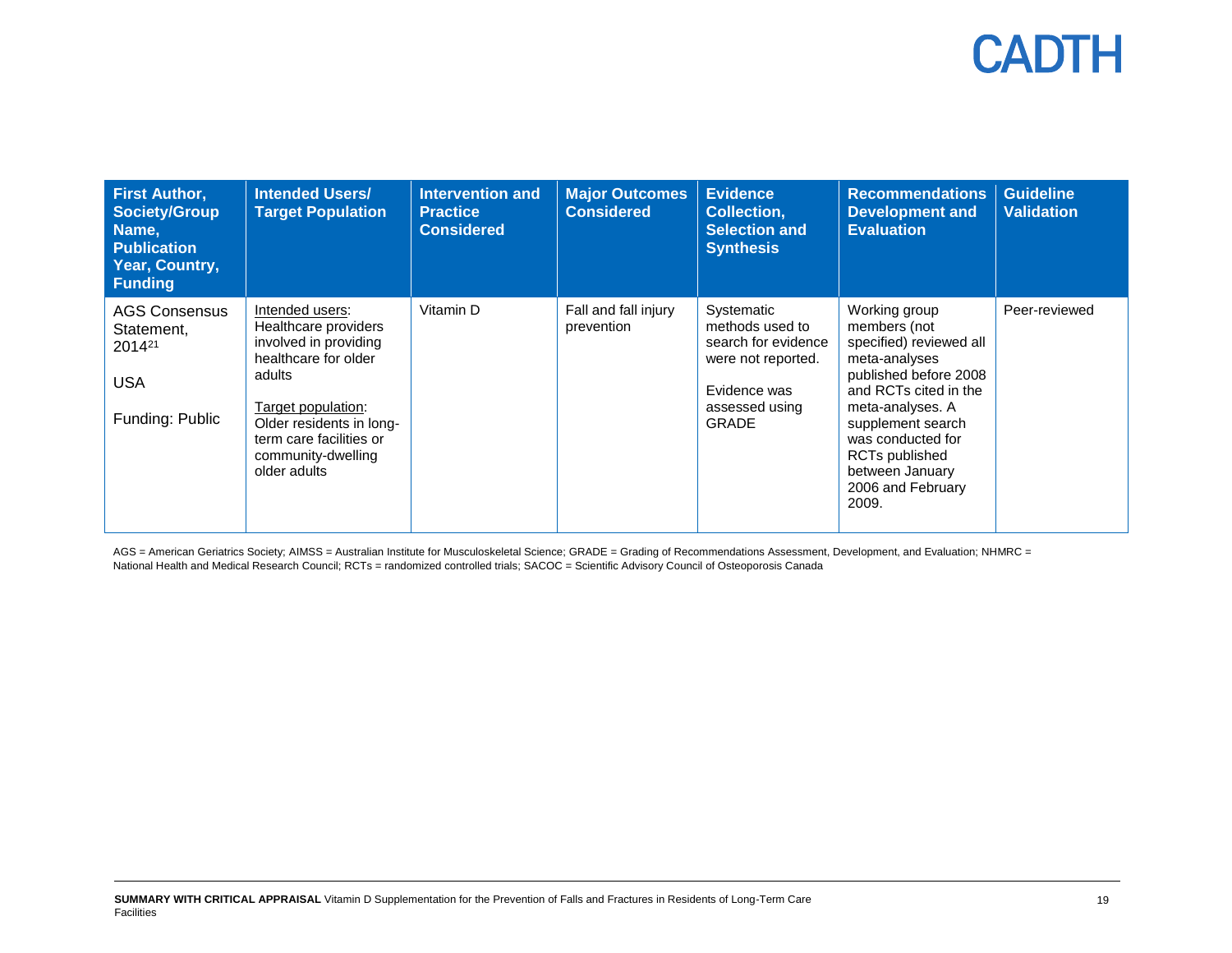## **Appendix 3: Quality Assessment of Included Studies**

### **Table 6: Quality Assessment of Systematic Reviews**

| <b>AMSTAR 2 Checklist<sup>13</sup></b>                                                                                                                                                                                | Cameron et al<br>201810 |
|-----------------------------------------------------------------------------------------------------------------------------------------------------------------------------------------------------------------------|-------------------------|
| 1. Did the research questions and inclusion criteria for the review include the components of PICO?                                                                                                                   | Yes                     |
| 2. Did the report of the review contain an explicit statement that the review methods were established prior to<br>the conduct of the review and did the report justify any significant deviations from the protocol? | Yes                     |
| 3. Did the review authors explain their selection of the study designs for inclusion in the review?                                                                                                                   | Yes                     |
| 4. Did the review authors use a comprehensive literature search strategy?                                                                                                                                             | Yes                     |
| 5. Did the review authors perform study selection in duplicate?                                                                                                                                                       | Yes                     |
| 6. Did the review authors perform data extraction in duplicate?                                                                                                                                                       | Yes                     |
| 7. Did the review authors provide a list of excluded studies and justify the exclusions?                                                                                                                              | Yes                     |
| 8. Did the review authors describe the included studies in adequate detail?                                                                                                                                           | Yes                     |
| 9. Did the review authors use a satisfactory technique for assessing the risk of bias (RoB) in individual studies<br>that were included in the review?                                                                | Yes                     |
| 10. Did the review authors report on the sources of funding for the studies included in the review?                                                                                                                   | <b>No</b>               |
| 11. If meta-analysis was performed did the review authors use appropriate methods for statistical combination<br>of results?                                                                                          | Yes                     |
| 12. If meta-analysis was performed, did the review authors assess the potential impact of RoB in individual<br>studies on the results of the meta-analysis or other evidence synthesis?                               | Yes                     |
| 13. Did the review authors account for RoB in individual studies when interpreting/ discussing the results of the<br>review?                                                                                          | Yes                     |
| 14. Did the review authors provide a satisfactory explanation for, and discussion of, any heterogeneity<br>observed in the results of the review?                                                                     | Yes                     |
| 15. If they performed quantitative synthesis did the review authors carry out an adequate investigation of<br>publication bias (small study bias) and discuss its likely impact on the results of the review?         | Yes                     |
| 16. Did the review authors report any potential sources of conflict of interest, including any funding they<br>received for conducting the review?                                                                    | Yes                     |

AMSTAR = Assessing the Methodological Quality of Systematic Reviews

### **Table 7: Quality Assessment of Randomized Controlled Trials**

| <b>JBI Critical Appraisal Checklist for RCT<sup>14</sup></b>                       | Ginde et al.,<br>201817 |
|------------------------------------------------------------------------------------|-------------------------|
| 1. Was true randomization used for assignment of participants to treatment groups? | Yes                     |
| 2. Was allocation to treatment groups concealed?                                   | Unclear                 |
| 3. Were treatment groups similar at the baseline?                                  | Yes                     |
| 4. Were participants blind to treatment assignment?                                | Yes                     |
| 5. Were those delivering treatment blind to treatment assignment?                  | Yes                     |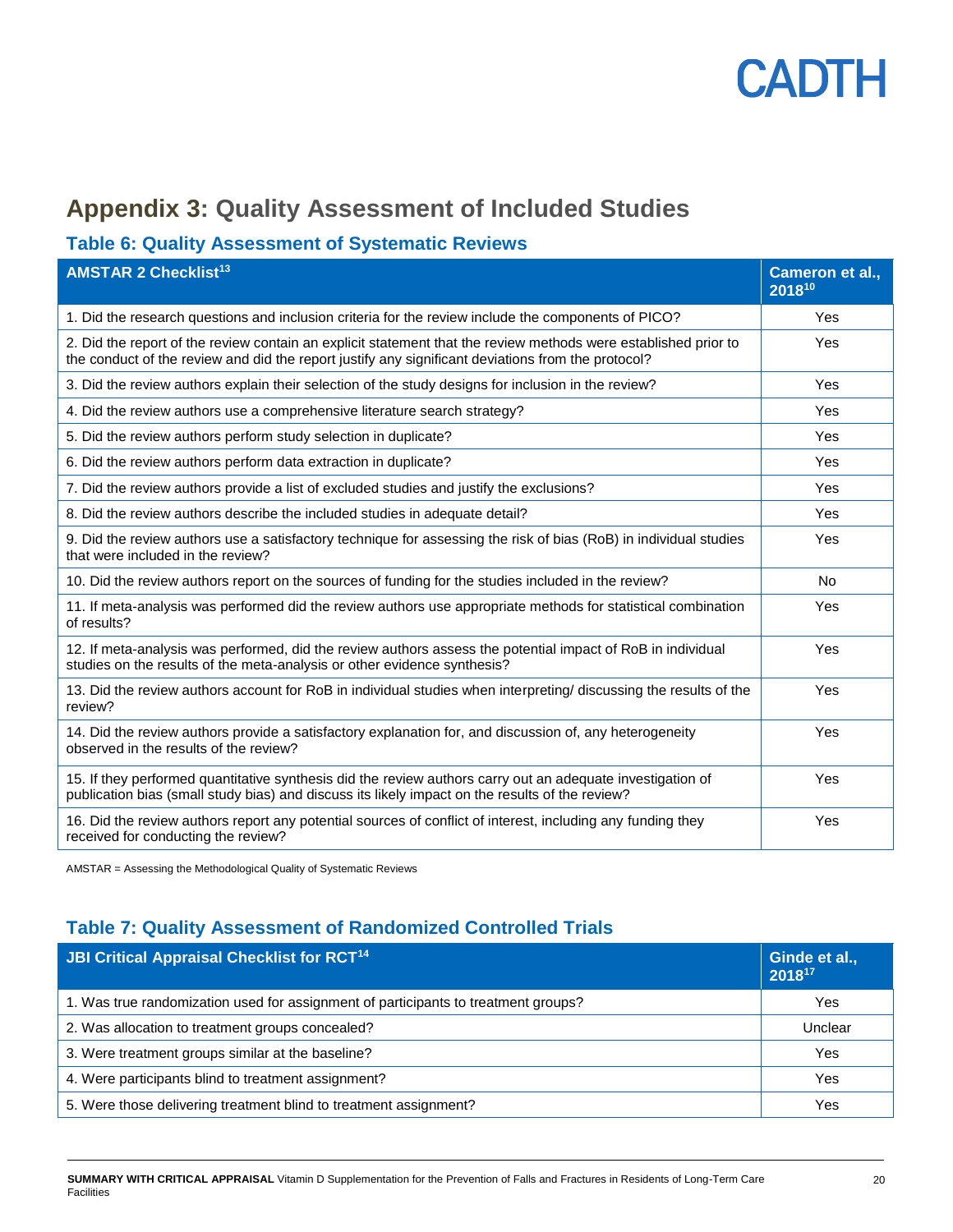| <b>JBI Critical Appraisal Checklist for RCT<sup>14</sup></b>                                                                                                                                 | Ginde et al.,<br>201817 |
|----------------------------------------------------------------------------------------------------------------------------------------------------------------------------------------------|-------------------------|
| 6. Were outcomes assessors blind to treatment assignment?                                                                                                                                    | Unclear                 |
| 7. Were treatment groups treated identically other than the intervention of interest?                                                                                                        | <b>Yes</b>              |
| 8. Was follow up complete and if not, were differences between groups in terms of their follow up adequately<br>described and analyzed?                                                      | Yes                     |
| 9. Were participants analyzed in the groups to which they were randomized?                                                                                                                   | Yes                     |
| 10. Were outcomes measured in the same way for treatment groups?                                                                                                                             | Yes                     |
| 11. Were outcomes measured in a reliable way?                                                                                                                                                | <b>Yes</b>              |
| 12. Was appropriate statistical analysis used?                                                                                                                                               | Yes                     |
| 13. Was the trial design appropriate, and any deviations from the standard RCT design (individual<br>randomization, parallel groups) accounted for in the conduct and analysis of the trial? | <b>Yes</b>              |

JBI = Joanna Briggs Institute; RCT = randomized controlled trial

### **Table 8: Quality Assessment of Economic Studies**

| <b>JBI Checklist for Economic Evaluations<sup>15</sup></b> |                                                                                                      | Church et al.,<br>201518 |
|------------------------------------------------------------|------------------------------------------------------------------------------------------------------|--------------------------|
| 1.                                                         | Is there a well-defined question?                                                                    | <b>Yes</b>               |
| 2.                                                         | Is there comprehensive description of alternatives?                                                  | <b>Yes</b>               |
| 3.                                                         | Are all important and relevant costs and outcomes for each alternative identified?                   | Yes                      |
| 4.                                                         | Has clinical effectiveness been established?                                                         | Yes                      |
| 5.                                                         | Are costs and outcomes measured accurately?                                                          | Yes                      |
| 6.                                                         | Are costs and outcomes valued credibly?                                                              | <b>Yes</b>               |
| 7.                                                         | Are costs and outcomes adjusted for differential timing? (Discount rate)                             | Yes                      |
| 8.                                                         | Is there an incremental analysis of costs and consequences?                                          | <b>Yes</b>               |
| 9.                                                         | Were sensitivity analyses conducted to investigate uncertainty in estimates of cost or consequences? | Yes                      |
| 10.                                                        | Do study results include all issues of concern to users?                                             | Yes                      |
| 11.                                                        | Are the results generalizable to the setting of interest in the review?                              | Yes                      |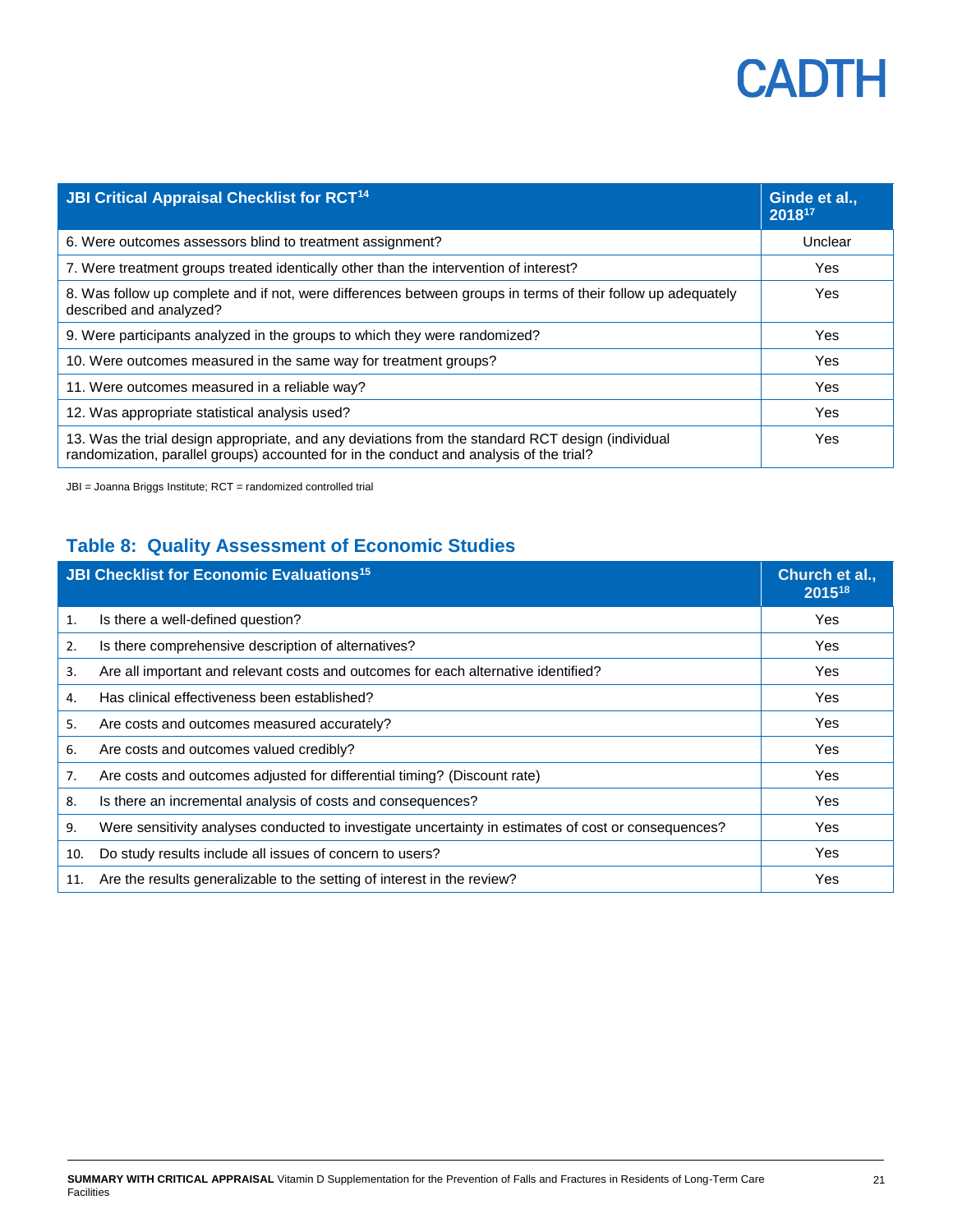### **Table 9: Quality Assessment of Guidelines**

| <b>AGREE II checklist<sup>16</sup></b>                                                                      | <b>AIMSS</b><br><b>Consensus</b><br>Statement,<br>Duque et al.,<br>201619 | SACOC,<br>Papaioannou <sup>20</sup><br>et al., 2015 | <b>AGS</b><br><b>Consensus</b><br><b>Statements,</b><br>2014 <sup>21</sup> |
|-------------------------------------------------------------------------------------------------------------|---------------------------------------------------------------------------|-----------------------------------------------------|----------------------------------------------------------------------------|
| Scope and purpose                                                                                           |                                                                           |                                                     |                                                                            |
| 1. Objectives and target patients population were explicit                                                  | Yes                                                                       | Yes                                                 | Yes                                                                        |
| 2. The health question covered by the guidelines is specifically described                                  | Yes                                                                       | Yes                                                 | Yes                                                                        |
| 3. The population to whom the guidelines is meant to apply is specifically described                        | Yes                                                                       | Yes                                                 | Yes                                                                        |
| <b>Stakeholder involvement</b>                                                                              |                                                                           |                                                     |                                                                            |
| 4. The guideline development group includes individuals from all relevant professional groups               | Yes                                                                       | Yes                                                 | Yes                                                                        |
| 5. The views and preferences of the target population have been sought                                      | Unclear                                                                   | Yes                                                 | Unclear                                                                    |
| 6. The target users of the guideline are clearly defined                                                    | Yes                                                                       | Yes                                                 | Yes                                                                        |
| <b>Rigour of development</b>                                                                                |                                                                           |                                                     |                                                                            |
| 7. Systematic methods were used to search for evidence                                                      | <b>No</b>                                                                 | Yes                                                 | <b>No</b>                                                                  |
| 8. The criteria for selecting the evidence are clearly described                                            | Yes                                                                       | <b>Yes</b>                                          | Yes                                                                        |
| 9. The strengths and limitations of the body of evidence are clearly described                              | Yes                                                                       | Yes                                                 | Yes                                                                        |
| 10. The methods of formulating the recommendations are clearly described                                    | <b>Yes</b>                                                                | <b>Yes</b>                                          | Yes                                                                        |
| 11. The health benefits, side effects, and risks have been considered in formulating the<br>recommendations | Yes                                                                       | Yes                                                 | Yes                                                                        |
| 12. There is an explicit link between the recommendations and the supporting evidence                       | Yes                                                                       | Yes                                                 | Yes                                                                        |
| 13. The guideline has been externally reviewed by experts prior to its publication                          | Unclear                                                                   | Yes                                                 | Yes                                                                        |
| 14. A procedure for updating the guideline is provided                                                      | Unclear                                                                   | Unclear                                             | Unclear                                                                    |
| <b>Clarity of presentation</b>                                                                              |                                                                           |                                                     |                                                                            |
| 15. The recommendations are specific and unambiguous                                                        | Yes                                                                       | Yes                                                 | Yes                                                                        |
| 16. The different options for management of the condition or health issue are clearly presented             | Yes                                                                       | Yes                                                 | Yes                                                                        |
| 17. Key recommendations are easily identified                                                               | Yes                                                                       | Yes                                                 | Yes                                                                        |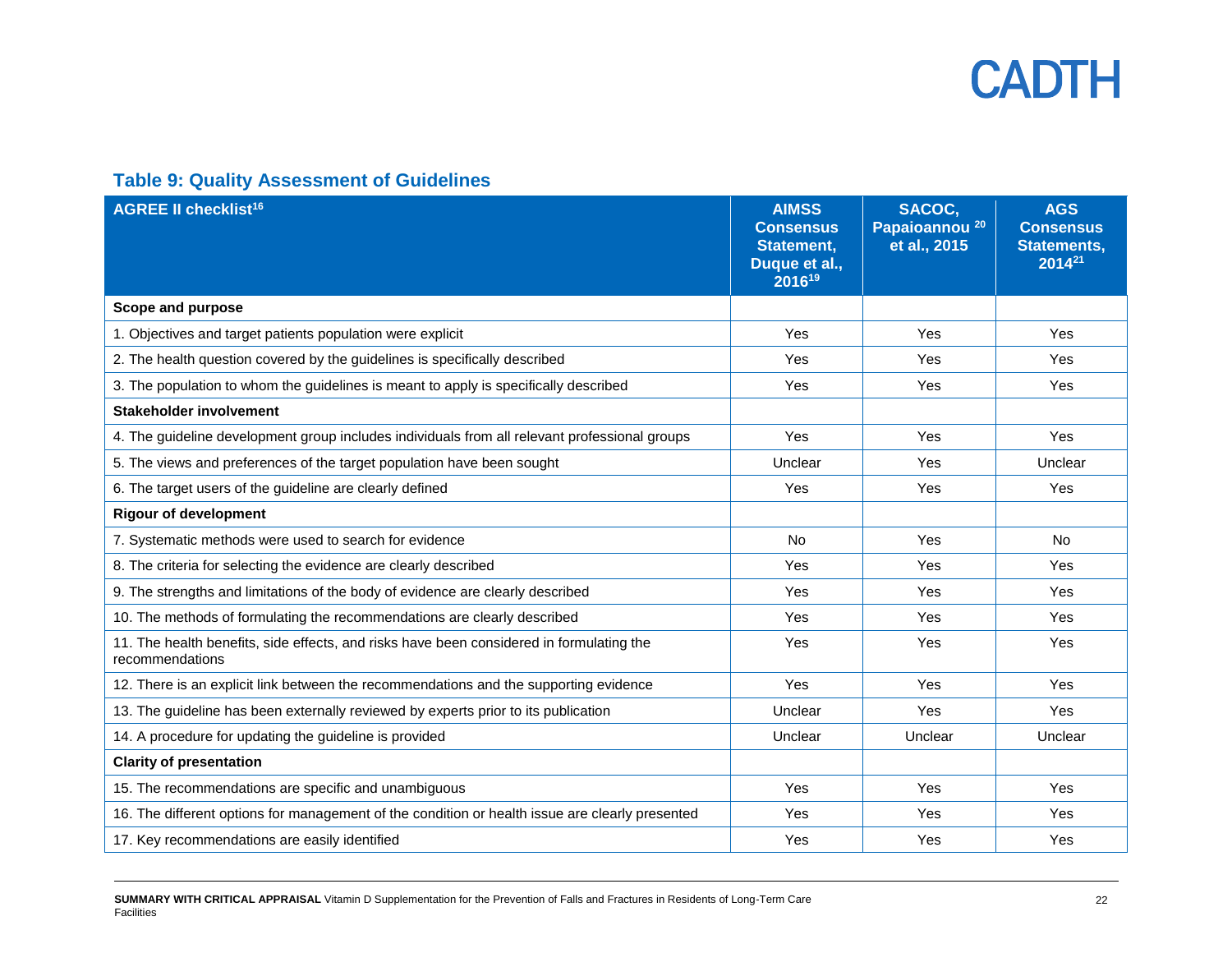| <b>AGREE II checklist<sup>16</sup></b>                                                                 | <b>AIMSS</b><br><b>Consensus</b><br>Statement,<br>Duque et al.,<br>201619 | SACOC,<br>Papaioannou <sup>20</sup><br>et al., 2015 | <b>AGS</b><br><b>Consensus</b><br>Statements,<br>$2014^{21}$ |
|--------------------------------------------------------------------------------------------------------|---------------------------------------------------------------------------|-----------------------------------------------------|--------------------------------------------------------------|
| <b>Applicability</b>                                                                                   |                                                                           |                                                     |                                                              |
| 18. The guideline describes facilitators and barriers to its application                               | Not applicable                                                            | Not applicable                                      | Not applicable                                               |
| 19. The guidelines provides advice and/or tools on how the recommendations can be put into<br>practice | Yes                                                                       | Yes                                                 | Yes                                                          |
| 20. The potential resource (cost) implications of applying the recommendations have been<br>considered | <b>No</b>                                                                 | No.                                                 | No                                                           |
| 21. The guideline presents monitoring and/or auditing criteria                                         | <b>Yes</b>                                                                | <b>Yes</b>                                          | Yes                                                          |
| <b>Editorial independence</b>                                                                          |                                                                           |                                                     |                                                              |
| 22. The views of the funding body have not influenced the content of the guideline                     | Unclear                                                                   | Unclear                                             | Unclear                                                      |
| 23. Competing interests of guideline development group members have been recorded and<br>addressed     | Yes                                                                       | Yes                                                 | Yes                                                          |

AGS = American Geriatrics Society; AIMSS = Australian Institute for Musculoskeletal Science; NHMRC = National Health and Medical Research Council; SACOC = Scientific Advisory Council of Osteoporosis Canada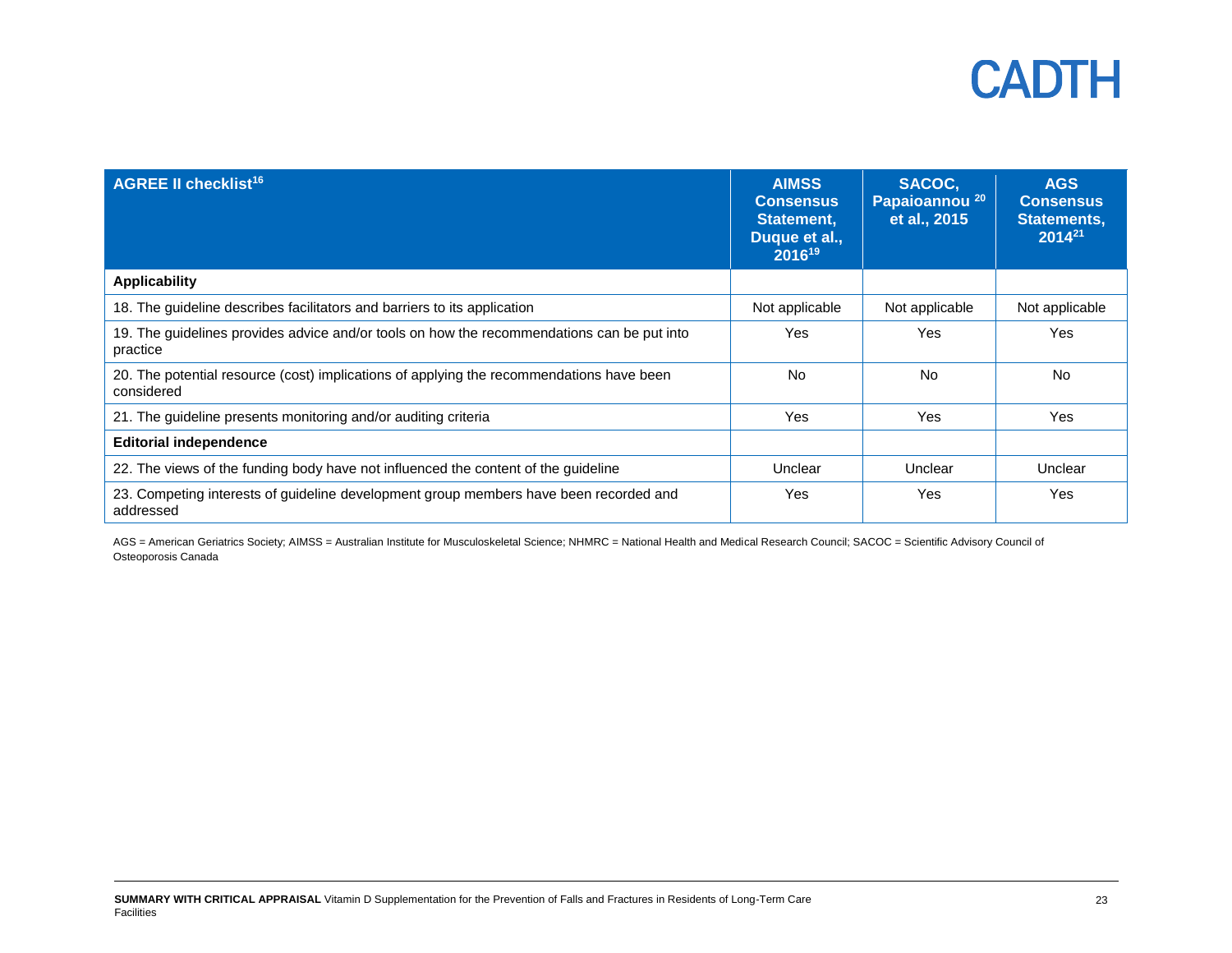## <span id="page-23-1"></span>**Appendix 4: Main Study Findings and Author's Conclusions**

### <span id="page-23-0"></span>**Table 10: Summary of Findings of Systematic Reviews**

| <b>Main Study Findings</b>                                                                                                                                                                                                                                                                                                                                                                                                                                                                                                                                                                                                                                                                                                                                                                                                                                                                                                                                                                                                                                                                                            | <b>Author's Conclusions</b>                                                                                         |  |  |
|-----------------------------------------------------------------------------------------------------------------------------------------------------------------------------------------------------------------------------------------------------------------------------------------------------------------------------------------------------------------------------------------------------------------------------------------------------------------------------------------------------------------------------------------------------------------------------------------------------------------------------------------------------------------------------------------------------------------------------------------------------------------------------------------------------------------------------------------------------------------------------------------------------------------------------------------------------------------------------------------------------------------------------------------------------------------------------------------------------------------------|---------------------------------------------------------------------------------------------------------------------|--|--|
| Cameron et al., 201810                                                                                                                                                                                                                                                                                                                                                                                                                                                                                                                                                                                                                                                                                                                                                                                                                                                                                                                                                                                                                                                                                                |                                                                                                                     |  |  |
| Vitamin D supplementation (800 IU to 1,100 IU daily) versus placebo or usual care<br>Rate of falls, i.e., number of falls (moderate quality evidence)<br>$\overline{\phantom{m}}$<br>Pooled data from 4 trials (4,512 participants): RaR (95% CI) = 0.72 (0.55 to 0.95); $P =$<br>$\qquad \qquad -$<br>62%; $P = 0.02$<br>Risk of falling, i.e. number of individuals who fell (moderate quality evidence)<br>$\overline{\phantom{m}}$<br>Pooled data from 4 trials (4,512 participants): RR (95% CI) = 0.92 (0.76 to 1.12); $P =$<br>$\overline{\phantom{m}}$<br>42%; $P = 0.41$<br>Risk of fracture (very low quality evidence)<br>$\overline{\phantom{m}}$<br>Pooled data from 3 trials (4,464 participants): RR (95% CI) = 1.09 (0.58 to 2.03); $P =$<br>$\overline{\phantom{m}}$<br>63%; $P = 0.80$<br>Adverse events<br>No AEs observed (2 trials)<br>$\circ$<br>Two cases of increase constipation in the intervention group and no case of<br>$\circ$<br>hypercalcemia (1 trial)<br>No significant difference in gastrointestinal disorders between groups (1 trial;<br>$\circ$<br>very low quality evidence) | "Vitamin D supplementation<br>probably reduces the rate of falls<br>but not the risk of falling." <sup>10</sup> p.2 |  |  |
| Multivitamins (including vitamin D3 + calcium) versus placebo<br>Rate of falls (very low quality evidence)<br>1 trial (51 participants): ): RaR (95% CI) = 0.38 (0.20 to 0.71); $P = 0.0024$<br>Risk of falling (very low quality evidence)<br>1 trial (51 participants): ): RR (95% CI) = $0.82$ (0.40 to 1.66)                                                                                                                                                                                                                                                                                                                                                                                                                                                                                                                                                                                                                                                                                                                                                                                                      |                                                                                                                     |  |  |

AEs = adverse events; CI = confidence interval; IU = international unit; RaR = rate ratio; RR = risk ratio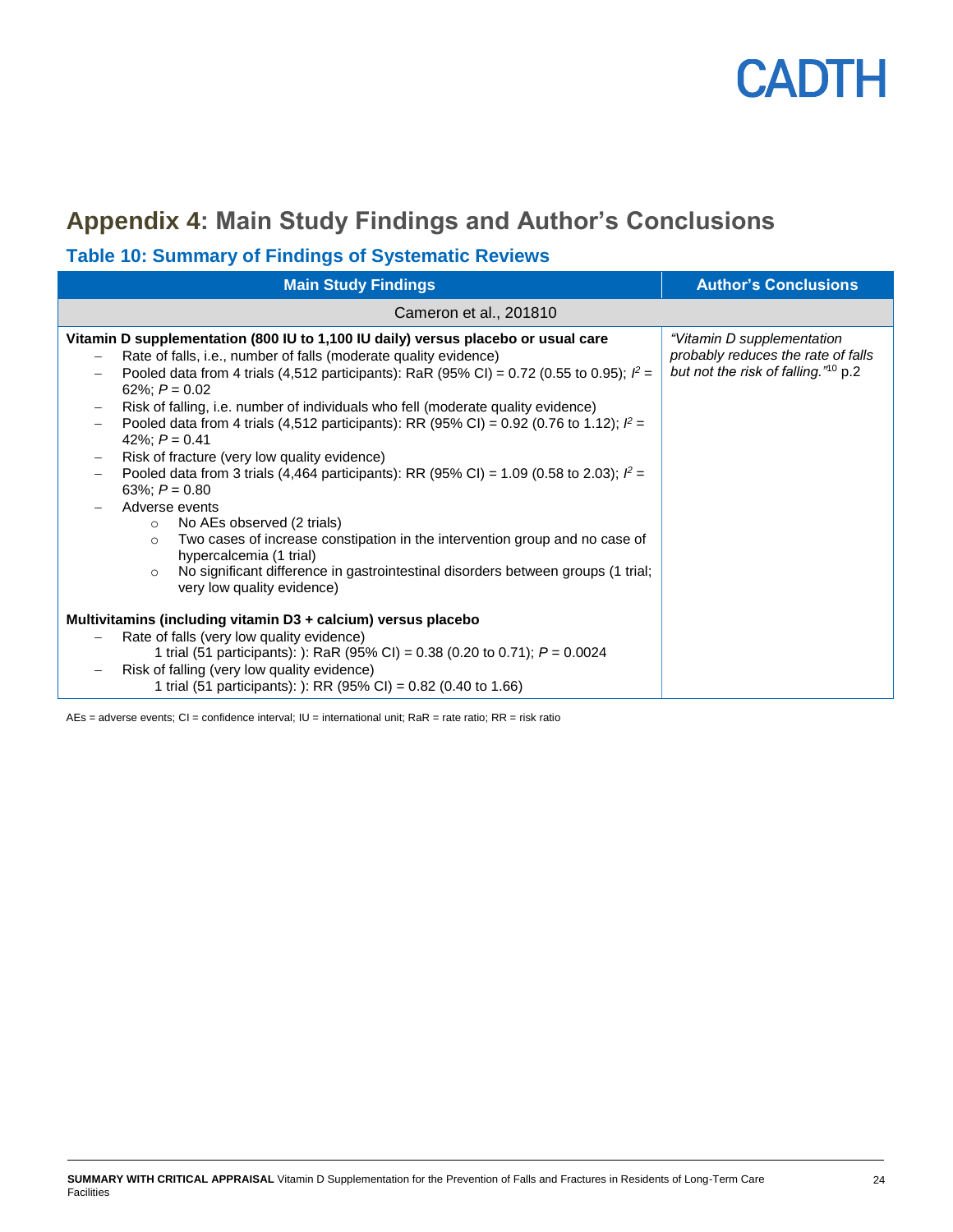

### <span id="page-24-0"></span>**Table 11: Summary of Findings of Included Primary Studies**

| <b>Main Study Findings</b>                                                                                                                                                                                                                                                                                                                                                                                                                                                                                                                                                                                                                                                                                                                                                                               | <b>Author's Conclusions</b>                                                                                                                                                                                               |  |  |  |
|----------------------------------------------------------------------------------------------------------------------------------------------------------------------------------------------------------------------------------------------------------------------------------------------------------------------------------------------------------------------------------------------------------------------------------------------------------------------------------------------------------------------------------------------------------------------------------------------------------------------------------------------------------------------------------------------------------------------------------------------------------------------------------------------------------|---------------------------------------------------------------------------------------------------------------------------------------------------------------------------------------------------------------------------|--|--|--|
| Ginde et al., 2017 <sup>17</sup>                                                                                                                                                                                                                                                                                                                                                                                                                                                                                                                                                                                                                                                                                                                                                                         |                                                                                                                                                                                                                           |  |  |  |
| High dose (100,000 IU monthly) versus low dose (400 to 1,000 IU daily) of vitamin D3<br>One RCT (107 participants)<br>Incidence of ARIs: 0.67 versus 1.11 per person-year<br>IRR (95% CI) = 0.60 (0.38 to 0.94); $P = 0.02$<br>Incidence of falls (rate of falls): 1.47 versus 0.63 per person-year<br>$\overline{\phantom{0}}$<br>IRR (95% CI) = 2.33 (1.49 to 3.63); $P < 0.001$<br>Incidence of fractures: 0.10 versus 1.19 per person-year<br>$\overline{\phantom{0}}$<br>IRR (95% CI) = 0.56 (0.18 to 1.71); $P = 0.31$<br>Safety outcomes such as hypercalcemia, kidney stones and hypervitaminosis D were<br>not observed in either group.<br>All-cause hospitalizations: 46% versus 43%<br>$\qquad \qquad -$<br>Death: 22% versus 21%<br>Adverse events: No significant between groups<br>$\sim$ | "Monthly high dose vitamin D3<br>supplementation reduced the<br>incidence of ARI in older long-<br>term care residents but was<br>associated with a higher rate<br>of falls without an increase in<br>fractures. $77$ p.2 |  |  |  |

 $ARI =$  acute respiratory infection;  $CI =$  confidence interval;  $IU =$  international unit;  $IRR =$  incidence rate ratio

### <span id="page-24-1"></span>**Table 12: Summary of Findings of Economic Studies**

| <b>Main Study Findings</b>                                                                                                                                                                                                                                                                                                                                                                                                                                                                                                                                                                                                                                                           | <b>Author's Conclusions</b>                                                                                                                                                                                                                                                                      |  |  |  |
|--------------------------------------------------------------------------------------------------------------------------------------------------------------------------------------------------------------------------------------------------------------------------------------------------------------------------------------------------------------------------------------------------------------------------------------------------------------------------------------------------------------------------------------------------------------------------------------------------------------------------------------------------------------------------------------|--------------------------------------------------------------------------------------------------------------------------------------------------------------------------------------------------------------------------------------------------------------------------------------------------|--|--|--|
| Church et al, 2015 <sup>18</sup>                                                                                                                                                                                                                                                                                                                                                                                                                                                                                                                                                                                                                                                     |                                                                                                                                                                                                                                                                                                  |  |  |  |
| Vitamin D supplementation<br>Cost-effectiveness<br>Expressed as incremental cost per fall avoided<br>Vitamin D dominated "no intervention" and hip protectors (i.e., vitamin D was more<br>effective and less costly through healthcare cost saving)<br>Expressed as incremental cost per QALY gained<br>Same results<br>Sensitivity analysis<br>One-way<br>Vitamin D supplementation still dominated "no intervention" when fear of falling was<br>excluded, or still dominated hip protectors when hip protectors were limited to<br>medium- and high-risk populations.<br>Probabilistic<br>Vitamin D was most cost-effective option at a threshold of AU\$0 to 20,000 per<br>QALY | "The model suggests that<br>vitamin D supplementation and<br>medication review are more<br>cost-effective interventions that<br>reduce falls, provide health<br>benefits and reduce health care<br>costs in older adults living in<br>residential aged care facilities." <sup>18</sup><br>p.1301 |  |  |  |

AU\$ = Australian dollars; IU = international unit; QALY = quality-adjusted life-year